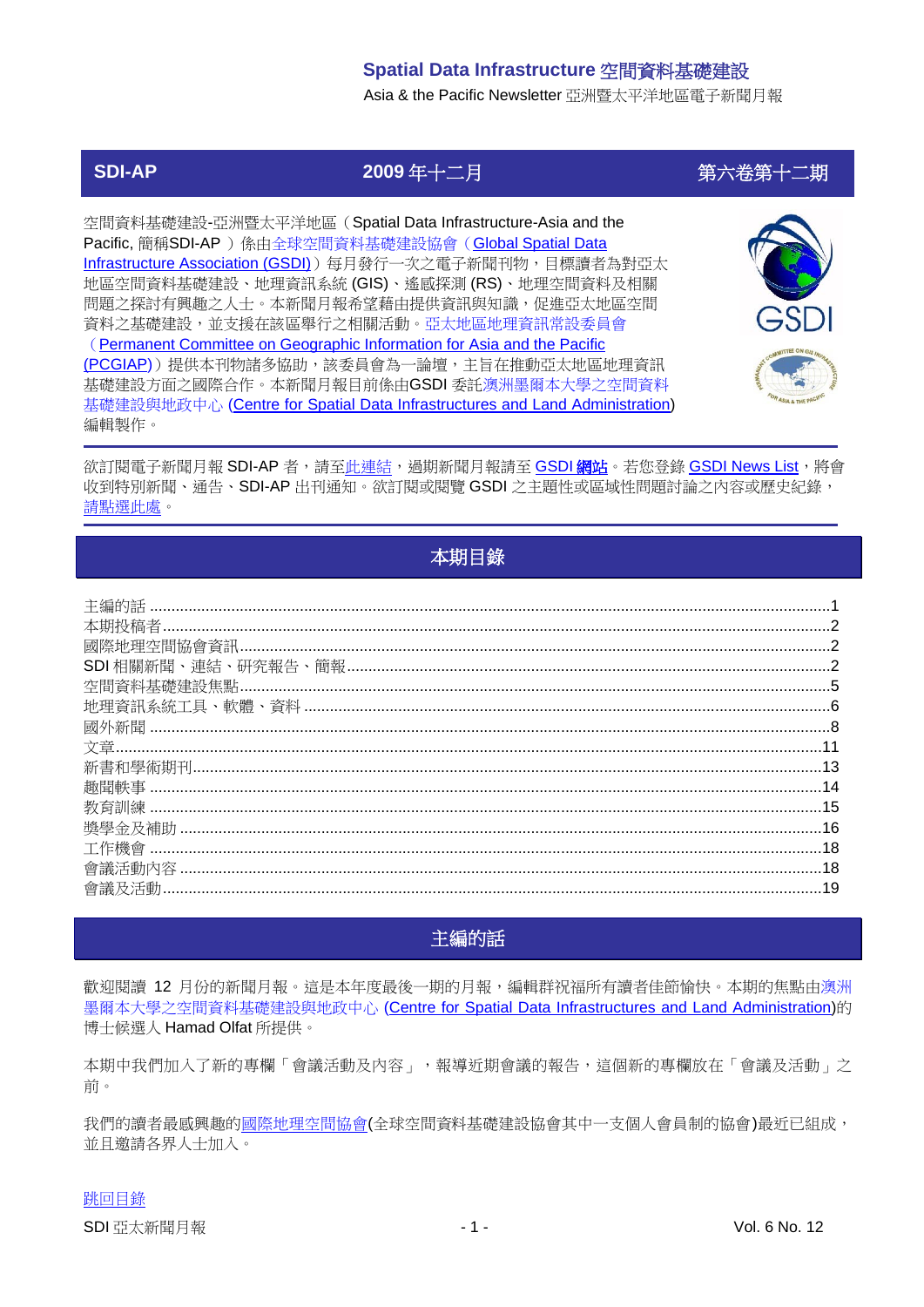Asia & the Pacific Newsletter 亞洲暨太平洋地區電子新聞月報

如果您有任何關於空間資料基礎建設、地理資訊系統 (GIS)、遙感探測 (RS)或空間資料方面的新聞或資訊(像是工 作坊、刊物、報告、網站等),想刊登在下一期的電子新聞報與大家分享者,請於每個月 25 [日以前將資料傳送給](mailto:sdi-ap@gsdi.org) [我們。](mailto:sdi-ap@gsdi.org)

<span id="page-1-0"></span>本刊主編 Malcolm Park 及 Serryn Eagleson ([編輯](mailto:Editor.SDIAP@gmail.com))均任職於澳洲墨爾本大學(University of Melbourne )空間資料 基礎建設與地政中心[\(Centre for Spatial Data Infrastructures and Land Administration\)](http://www.csdila.unimelb.edu.au/)。

# 本期投稿者

感謝以下個人、組織對本刊物的貢獻:

Paul Box、 Kate Lance 及 Baek Wonkug 提供新聞資料,由沈金祥、黃旭初翻譯成中文,以及由 GIS *Development* 與 *Asia Surveying Mapping Magazine* 的 Shivani Lal 提供報導。同時感謝 Hamad Olfat 為本刊所 撰寫的空間資料基礎建設焦點。

#### <span id="page-1-1"></span>[跳回目錄](#page-0-0)

# 國際地理空間協會資訊

[國際地理空間協會是](http://www.igeoss.org/)全球空間資料基礎建設協會其中一支,目前正在極力邀請對空間資料基礎建設、地理資訊系 統或相關的專家及學者加入會員,該協會旨在促近全球各地人士的交流,並增進推動、發展或改善空間資料基礎 建設及相關概念。

#### 附註:學生享有優惠價**(US\$ 25).**

<span id="page-1-2"></span>[跳回目錄](#page-0-0)

# **SDI** 相關新聞、連結、研究報告、簡報

#### [印度國家空間資料基礎建設入口](http://www.educationgis.com/2009/11/india-national-spatial-data.html)

2009 年 11 月 27 日啟用。印度國家空間資料基礎建設(India National Spatial Data Infrastructure, NSDI)入口網站 提供大眾存取印度數個政府機關所整理之空間資料。使用者可用傳統的地圖搜尋方式來搜尋空間資料 (或 topo 表,類似美國的四倍表 quad sheets), 或者使用者也可輸入較精準的範圍來搜尋空間資料,像是空間範圍的關鍵 字。該入口網站也可透過網頁的詮釋資料,提供使用者快速存取各合作機關所提供的空間資料。 歡迎參見 [India's NSDI website.](http://nsdiindia.gov.in/nsdi/nsdiportal/index.jsp)

資料來源: GIS [in Education](http://www.educationgis.com/)

#### 水文互通實驗**(HDWG\_IE1)**

開放式地理資訊系統聯盟(Open Geospatial Consortium, OGC)將於 2009 年 12 月 8 日啟用 [Hydrology Interoperability](http://external.opengis.org/twiki_public/bin/view/HydrologyDWG/GroundwaterInteroperabilityExperiment)  [Experiment \(HDWG\\_IE1\)](http://external.opengis.org/twiki_public/bin/view/HydrologyDWG/GroundwaterInteroperabilityExperiment)。這樣實驗的主導單位正在尋求其他有興趣運用 OGC Web Services (OWS)介面及編碼標 進(包括 OGC Sensor Observation Service (SOS), Web Map Service (WMS), Web Feature Service (WFS), Catalog Service Web (CSW)介面標準)來開發探索、分享及解讀地下水資料之標準方法的合作夥伴。

這項互通實驗將增進 WaterML 2.0 的發展, 並利用各種 OWS 標準(包括 OGC Sensor Observation Service (SOS), Web Map Service (WMS), Web Feature Service (WFS), and Catalog Service Web (CSW) Interface Standards 等介面 標準)來測試它的運用情況。這項實驗也將探討美國與加拿大運用 WaterML 2.0 與 GroundwaterML (GWML)分享地下 水資料時的互動情況。

資料來源: Baek Wonkug

#### 喀拉拉開始著手建立州立空間資料基礎建設**(State Spatial Data Infrastructure)**

[跳回目錄](#page-0-0) SDI 亞太新聞月報 - 2 - Vol. 6 No. 12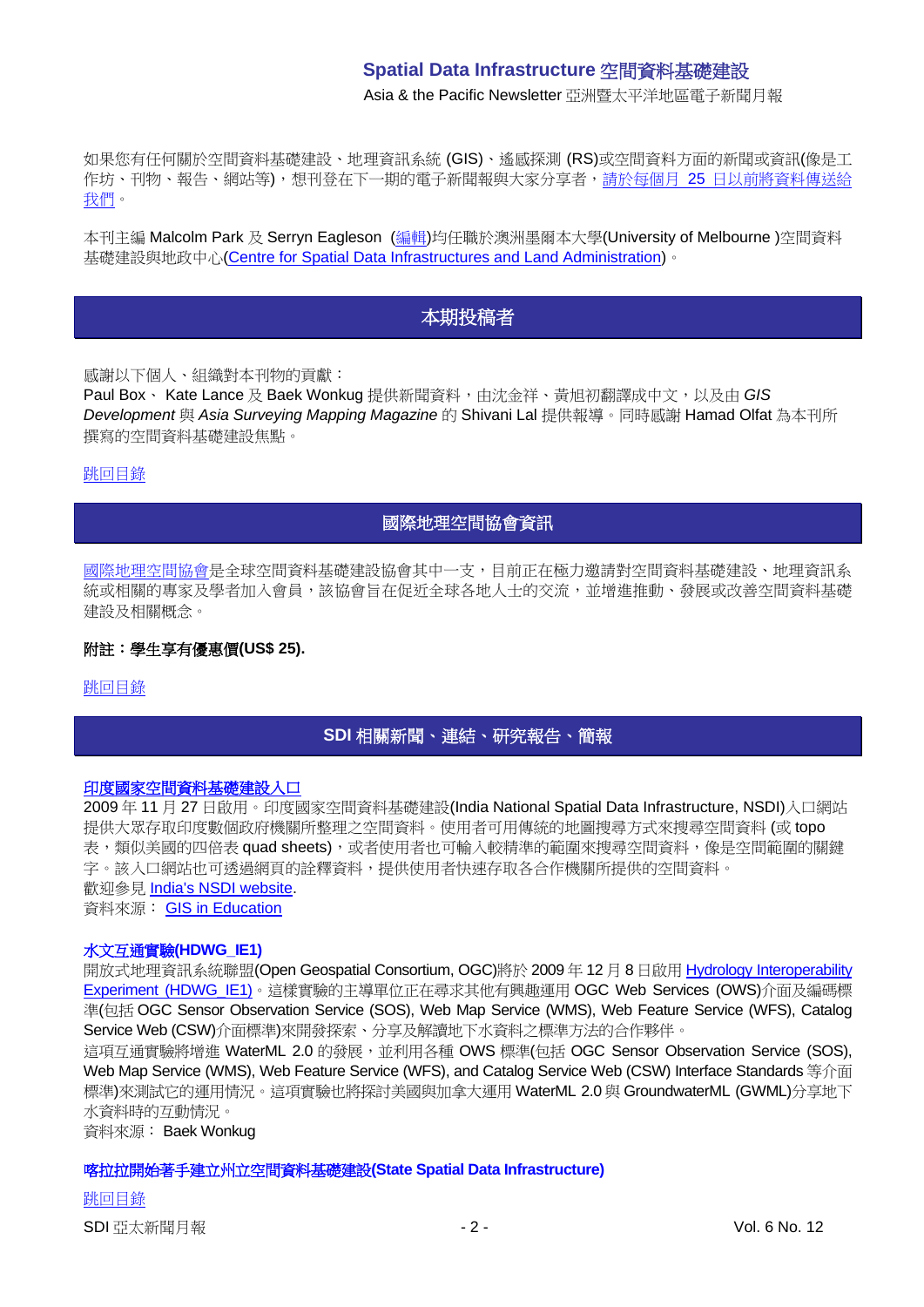Asia & the Pacific Newsletter 亞洲暨太平洋地區電子新聞月報

喀拉拉(Kerala)政府開始建立、管理及傳送地理空間資料及詮釋資料給他們的外部顧客,而且是以即時的方式 (real time)。該政府宣布將成立一項稱為喀拉拉州立空間資料基礎建設(KSSDI)的空間資料基礎建設,而且州政府 已核准這項計畫的 Rs. 9370 萬盧比。SSDI 的主要目的在於方便政府各層級、商業組織、非營利組織、學術及一 般市民等使用者及資料提供者探索、評估及應用空間資料。其他相關資訊請參見下列連結: [Tender document](http://www.itmission.kerala.gov.in/index.php?option=com_content&view=article&id=361:request-for-proposals-rfp-for-selection-of-tsp-for-setting-up-of-a-geoportal-and-clearinghouse-for-the-kerala-state-spatial-data-infrastructure-ksdi&catid=49:tender-notices)、 [Government Order](http://www.itmission.kerala.gov.in/index.php?option=com_docman&task=doc_download&gid=243&Itemid=140)

資料來源: [India PR Wire](http://www.indiaprwire.com/pressrelease/information-technology/2009110536981.htm) 及由 Kate Lance 與 [GIS News](http://www.gisdevelopment.net/news/viewn.asp?id=GIS:N_mciupnzjov&Ezine=nov0909§ion=News) 所提供的其他 [連結](http://www.ciol.com/News/News-Reports/Kerala-moves-ahead-in-setting-up-KSSDI/41109127317/0/)

#### 馬斯洛的理論及空間資料基礎建設

這篇文章請讀者仔細的思考 **paper**[\(報告\)](http://www.mdpi.com/2071-1050/1/4/946/pdf) 所提出的計畫「賦予永續性:促進開發中國家的永續資料基礎建設之 階層性需求架構(Enabling Sustainability: Hierarchical Need-Based Framework for Promoting Sustainable Data Infrastructure in Developing Countries) 一作者: David O. Yawson、Frederick A. Armah 及 Alex N.M. Pappoe,他們提出空間資料基礎建設可實現馬斯洛理論所提的較高需求。" 資料來源: [Vector One](http://www.vector1media.com/vectorone/?p=4064)

#### **ESRI** 問答

#### **Q:** 空間資料基礎建設的願景實際嗎**?**

是的,我們認為它夠實際。這個願景的一般解讀包括建立一個共用及分享式的地理空間服務圖書館。這些服務是 由不同單位所管理及維護的多層次地理資料。它的概念是,這些不同層次的資料為各組織及市民之各種不同的地 理空間服務所用。 完整的問答內容請參見資料來源。

資料來源: [ESRI](http://events.esri.com/uc/QandA/index.cfm?fuseaction=answer&conferenceId=069FD41D-1422-2418-884CB3BF346EE29E&questionId=2703)

#### 美國聯邦地理資料委員會**(FGDC)**已發佈 **2009** 年年度報告

年度報告包括 2009 年的重要資訊及 2010 年的新目標。另也附上好幾份附錄,說明國家空間資料基礎建設(NSDI) 之架構資料主題。這份文件有網頁及 PDF 文件格式。 其他詳細資料,請參見 [FGDC website.](http://www.fgdc.gov/fgdc-news/2009-fgdc-annual-report) 資料來源: Wonkug Baek

#### N [新型機種可繪出未經核可的水源](http://vector1media.com/news/headlines/9974-new-plane-allows-mapping-of-uncharted-waters)

有一種新型的飛機可增進海軍的能力,繪製出昆士蘭北部的大堡礁及托列斯海峽未經核可的水文資訊地圖。 凱恩斯(Cairns)的 Dash-eight 飛機上有新型雷射測深儀器。 海軍少校 Richard Cullen 提到,這架飛機也能在雲層下飛行,這是舊型福克客機無法做到的。 資料來源: [ABC News](http://www.abc.net.au/news/stories/2009/11/11/2739232.htm) & V1 Media

#### 印度**: NRSC** [監控灌溉計畫](http://www.gisdevelopment.net/news/viewn.asp?id=GIS:N_uveaqgbcht&Ezine=nov1609§ion=News)

由於許多州並沒有完全利用中央資助的計畫來建設灌溉設施,政府決定指派國家遙測中心(National Remote Sensing Center)運用衛星影像監控 50 個計畫。 資料來源: GIS News & [Press Trust of India](http://www.ptinews.com/news/354355_-Eye-in-the-sky--to-monitor-irrigation-projects)

#### [政府開始注重私部門的地理信息](http://www.stuff.co.nz/business/industries/3051500/Government-eyes-private-geo-data)

土地信息部長 Maurice Williamson 正積極促進他所說的「高度影響」(high impact)介入計畫來提供更精進的空間 資料給紐西蘭的使用者。

Williamson 及土地信息 NZ (Land Information NZ, LINZ)執行長 Colin MacDonald 在威靈頓最近的研討會中共同推 動開放地理信息給 ESRI 地理信息系統軟體的使用者。

資料來源: Business Day (NZ) & [Asian Surveying & Mapping](http://asmmag.com/news/nz-land-information)

#### [碳補助計畫](http://www.inloughborough.com/news/097329/The%20Carbon%20Benefits%20Project)

目前大家廣泛認同人類導致溫室效應氣體的上升,由於全球的溫室效應對植物造成嚴重的威脅。碳補助計畫將開 發出不同的方法來監控由於土地用途變更所造成的溫室氣體排放及大氣層二氧化碳吸收的情況,以期協助降低全 球氣溫上升所帶來的影響。

碳補助計畫將提供 GEF 標準方法及其他永續的土地管理計畫來檢測、監控、及規劃碳補助。這將提供一個可靠、 完整的系統來使用遙測影像及全球數據裝置及,地面採樣及檢測、彙整及管理並分析資料。

#### [跳回目錄](#page-0-0)

SDI 亞太新聞月報 - 3 - 2009年 - 3 - 2009年 - 3 - 2009年 - 3 - 2009年 - 3 - 2009年 - 2010年 - 2010年 - 2010年 - 201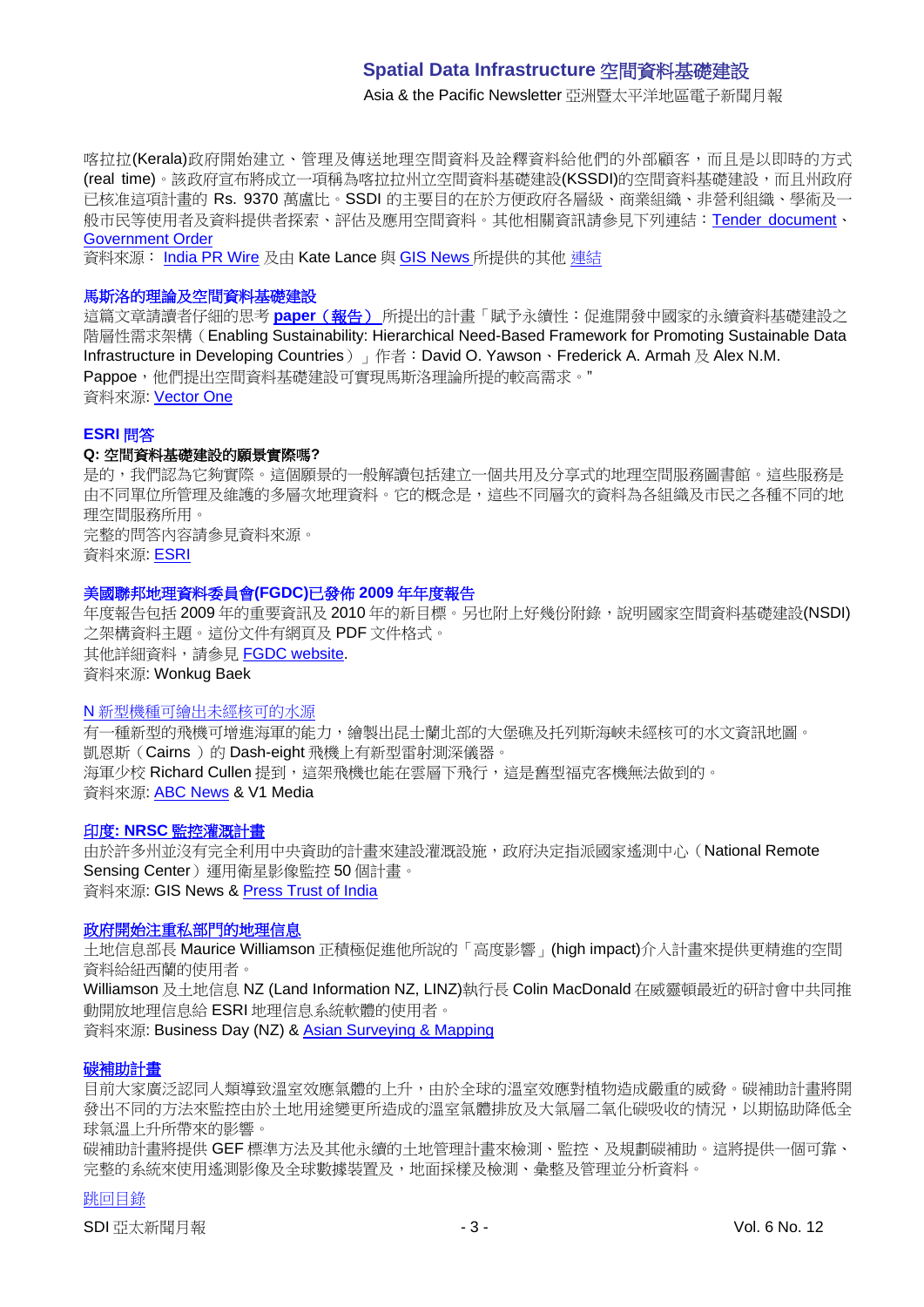Asia & the Pacific Newsletter 亞洲暨太平洋地區電子新聞月報

資料來源: inLoughborough.com & [V1 Magazine](http://vector1media.com/news/top-stories/53-corporate-news/10123-the-carbon-benefits-project)

#### [環境資料及服務之開放市場](http://cordis.europa.eu/ictresults/index.cfm?section=news&tpl=article&id=91046)

歐洲研究人員已經找出新的方法來存取及再使用各個資料來源所提供的環境資料。他們預測未來的環境資料及服 務將於開放市場中提供。

由歐盟資助的一項計畫 Sensors Anywhere (SANY)已經建立一套技術方法來進行各個資料來源的免費環境監控資 料交換及使用。

SANY 運用服務為導向(service-oriented)的架構,可以建立可透過網路存取的模組服務。某種服務可能可以用來 取得一些資料,另一種服務則可以繪出地圖、圖樣或圖表,而另一種服務則可以用某種方法來處理資料。

無論資料來自哪裡,如何取得或資料的形式為何都沒問題,SANY 系統會轉換所有的資料為開放地理空間協會 (OGS)所設定的標準格式,並可處理各種類型的感測資料(無論是原始資料或處理過的資料)。

為了示範 SANY 方式的潛能,這樣計畫已經開始進行監控空氣、水及土地的實驗計畫。

[請同時參見 [Manu Parulekar](http://www.gisdevelopment.net/news/viewn.asp?id=GIS:N_movjtybpld&Ezine=nov2309§ion=News) 所提的意見]

資料來源: [GIS News](http://www.gisdevelopment.net/news/viewn.asp?id=GIS:N_gnvaqestlw&Ezine=nov2309§ion=News) & ICT Results

#### [運用地理空間技術預測地震](http://www.assamtribune.com/scripts/details.asp?id=nov1709/at08)

Dr Shunji Murai 在為期兩天的研討會中,除了做地理空間技術及其趨勢的簡報外,他還向亞洲遙感探測學會 (AARS)的秘書長及國際遙測協會(ISPRS)的前主席表示地震是可以預測的。

Dr Murai 指出十勝(Tokachi)的 8 級地震及相同級數的汶川地震可以利用地理空間技術預測出來。2008 年 5 月 12 日汶川地震發生前 4 週就已經取得訊號了。

資料來源: [GIS News](http://www.gisdevelopment.net/news/viewn.asp?id=GIS:N_movjtybpld&Ezine=nov2309§ion=News) & The Assam Tribune

#### [地圖繪製氣候變遷效](http://www.abc.net.au/news/stories/2009/11/16/2743872.htm)應 (澳洲)

維多利亞政府發佈一份地圖,可以顯示未來 100 年較危險的海岸區因海平面上升可能帶來的效應。 資料來源: [GIS News](http://www.gisdevelopment.net/news/viewn.asp?id=GIS:N_hamjpdqzev&Ezine=nov2309§ion=News) & ABC News

#### 美國 **FGDC** [虛擬論壇](http://www.fgdc.gov/site-events/fgdc-virtual-forum-dec-09/view)

美國聯邦地理資訊委員會(FGDC)將於 2009年12月9日主辦虛擬論壇系列的第一次論壇,匯聚所有聯邦政府地 理空間執行者共同討論以全國各地點為導向的政策發展,以著重於經濟競爭性、環境永續性、社區健康服務及安 全與保障。2009 年 8 月 11 日白宮協議備忘錄向各部門機關主管宣布 – 「在 2011 財政年度預算中發展出以地點 為導向的有效政策」(Developing Effective Place-Based Policies for the FY 2011 Budget) – 強調以地點為導向的 政策需求,以在不同的地方規劃出更好的政策。這個論壇將只以州政府地理空間執行者為主;未來的論壇將著重 在不同政策層面的群組。

資料來源: Wonkug Baek

#### **PCGIAP** [之秘書處將設於韓國](http://www.korea.net/News/News/newsView.asp?serial_no=20091113009&part=101&SearchDay=2009.11.13)

韓國國家地理信息機構(National Geographic Information Institute in Korea)宣布亞太地區 *GIS* 基礎建設常設委員 會 (PCGIAP)之秘書處將設於韓國。PCGIAP 是在聯合國的建議下組成的,以增加亞太地區 56 個國家內全國性地 圖繪製組織間的政策訊息、機關、技術及檢測標準的合作與交換。該委員會的會員國共同支持 2004 年印尼海嘯 的救援活動及地圖版塊調查行動。藉由秘書處的設立,國家地理信息機構計畫重新組織該委員會,以期更有效的 執行各項職務。

資料來源: [http://www.korea.net](http://www.korea.net/) (感謝 Wonkug Baek)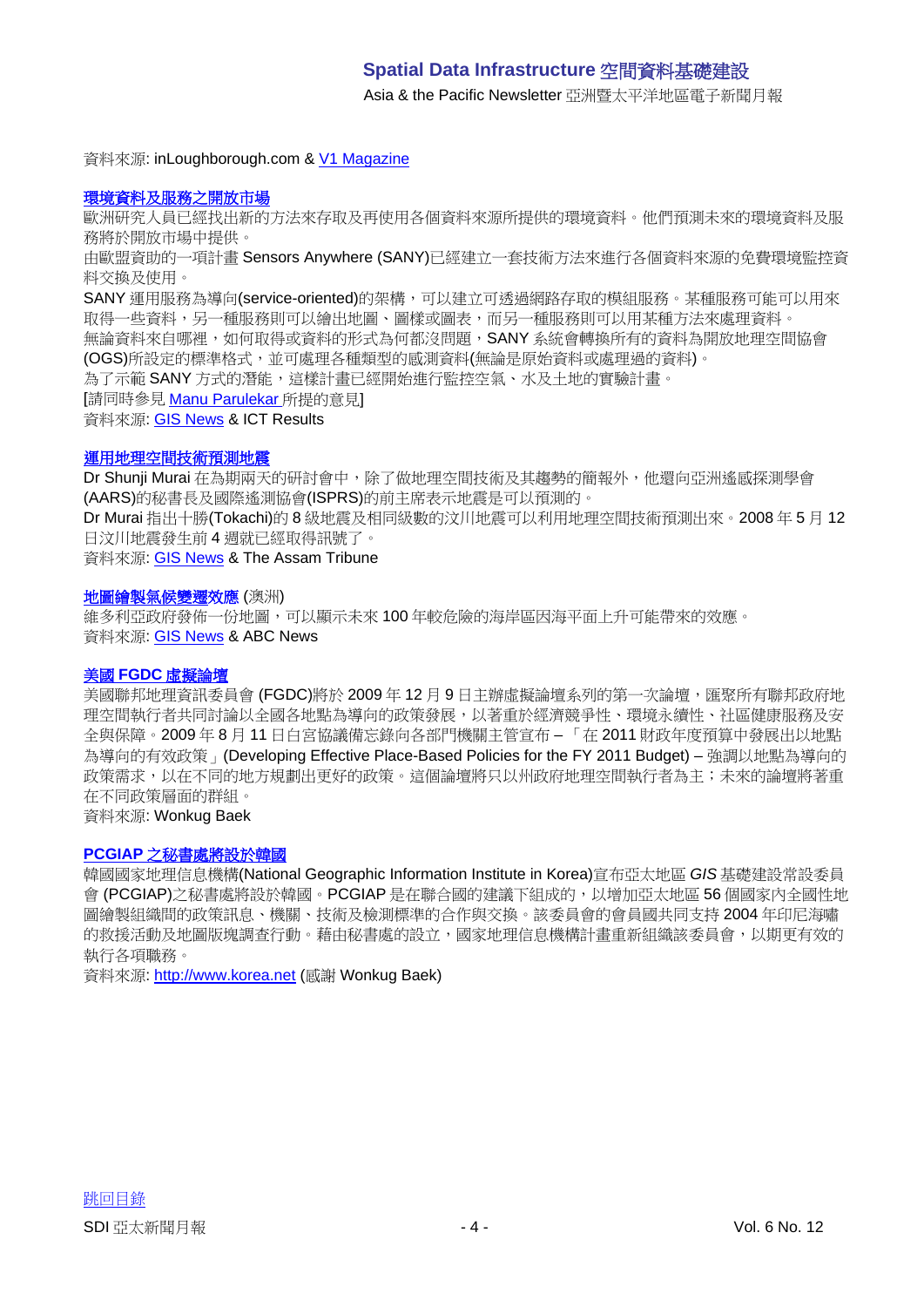Asia & the Pacific Newsletter 亞洲暨太平洋地區電子新聞月報

# 空間資料基礎建設焦點

<span id="page-4-0"></span>本月的空間資料基礎建設焦點由澳洲墨爾本大學(University of Melbourne )空間資料基礎建設與地政中心[\(Centre](http://www.csdila.unimelb.edu.au/)  [for Spatial Data Infrastructures and Land Administration\)](http://www.csdila.unimelb.edu.au/) 的博士候選人 Hamad Olfat 提供。



# 空間詮釋資料自動化**(Spatial Metadata Automation)**

詮釋資料(Metadata)一般定義為「關於資料的資料」,並且在所有的空間資料基礎建設(SDI)方案中扮演相當重要 的角色。詮釋資料不只提供空間資料使用者空間數據集的目標、品質、實際情況及精確度,同時也扮演著重要的 功能,讓空間資料可互通,也就是說,可以在不同的系統中互相分享。詮釋資料可以讓專業及非專業的使用者都 可以找到最適合、最實用及最容易使用的數據集。

先不論詮釋資料的好處,在建立及更新地理空間代理項方面有許多問題及障礙。手動設計或半自動設定的空間詮 釋資料通常有單調、浪費時間、及需要較多人力處理,這會造成額外的管理經費及成本。另外,空間數據集的詮 釋資料通常會遺漏資料或不完整,而且通常以不同的方式取得資訊。再者,詮釋資料通常與它相關的實際資料集 分開建立與儲存。這種分開的儲存方式會建立兩個需要管理及更新的獨立數據集 – 空間資料及詮釋資料。這可能 會造成兩個數據集的不一致及重複的問題。

空間詮釋資料自動化研究計畫由澳洲研究委員會(ARC)的連結方案贊助,旨在開發及示範如何以自動化及整合性 的方式粹取、紀錄、更新及傳送詮釋資料。這項計畫由空間資料基礎建設與地政中心協調,另外還有來自 CSDILA 的研究人員及工業合作夥伴,包括基礎產業部(DPI) – 維多利亞、永續及環境部 (DSE) -維多利亞、地政 部 – NSW、AUSSOFT Solutions Pty Ltd、CubeWerx Australia Pty Ltd 及 Logica CMG。

這個計畫的一部分是將問卷發送給管理空間資料的組織,以期釐清 目前建立及更新詮釋資料的處理程序、議題及問題。這份問卷的結 果將讓我們深入了解這個領域的研究問題。另外,也建立一個空間 詮釋資料自動化架構,其包含的三種傳輸服務方式如右圖所示:

自動更新:是一種由數據集讀取的空間數據集屬性並寫入它的空間 詮釋資料 中。在這個 服 務 中 , 將研究以 *Geography Mark-up Language (GML)*及 *ISO 19115 Geographic Information- Metadata* 為主的新型同步方式。在這個方法中,將以 GML 為媒介來更新並傳 送空間資料的詮釋資料內容。



*自動充實:*透過監控使用者用來搜尋數據集的標籤來改善空間詮釋資料。這項服務旨在研究一種標籤概念,可將 末端使用者的貢獻用於空間資料集之詮釋資料內容的建立。這個概念將用來設計可用於澳洲維多利亞基礎產業部 *Model Information Knowledge Environment (MIKE) system* 的模式。

自動建立:若目前沒有與空間資料相關的詮釋資料,則有必要尋找建立空間詮釋資料的方法。這涵蓋 *Machine*  Learning and Data Mining 技術,然而,這也與自動更新有相當緊密的連結。

關於此研究計畫的詳細資訊,例如發表刊物、活動、資料來源等,歡迎參[見下列連結:](http://csdila.unimelb.edu.au/projects/metauto/index.html) [http://csdila.unimelb.edu.au/projects/metauto/.](http://csdila.unimelb.edu.au/projects/metauto/index.html)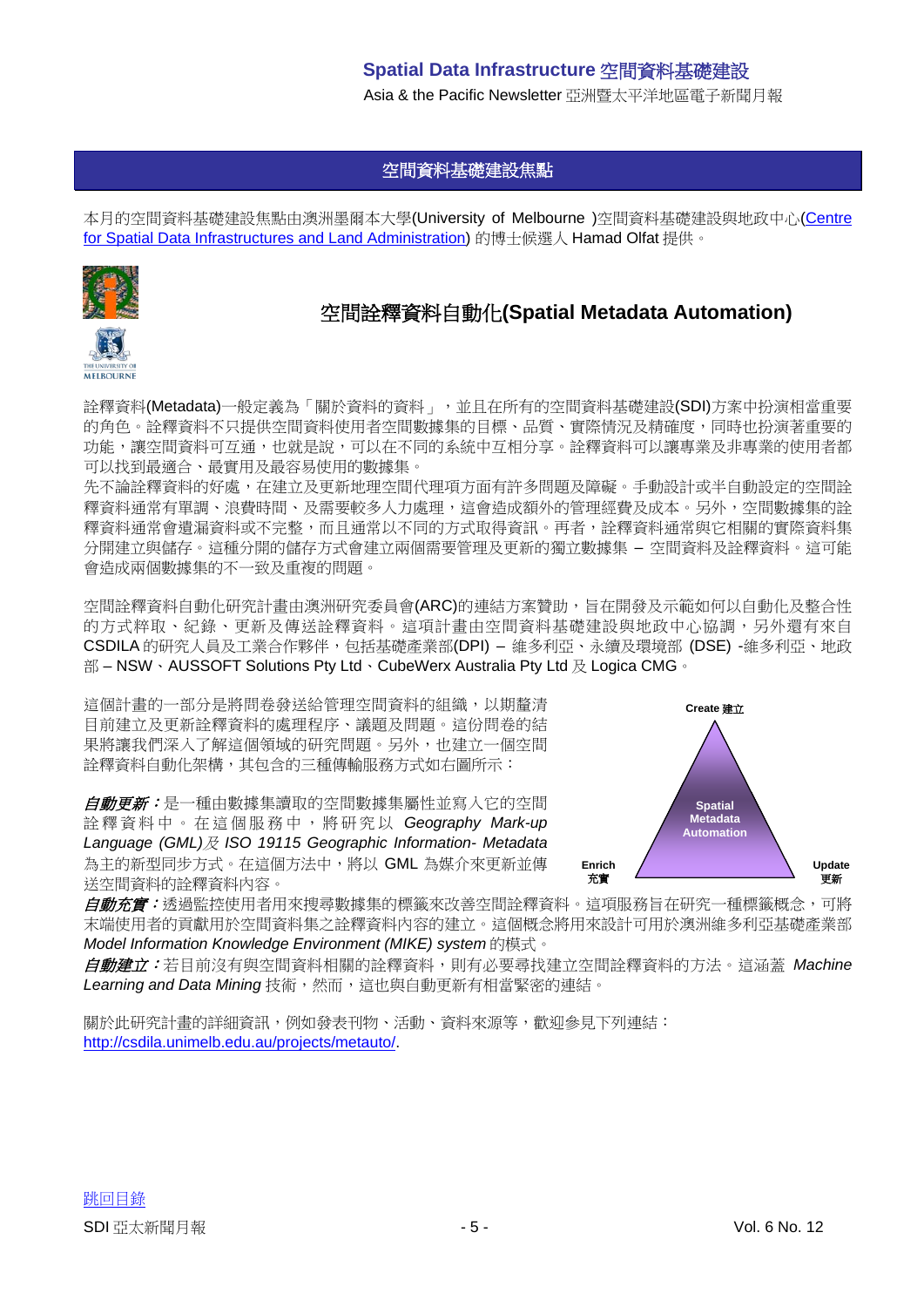Asia & the Pacific Newsletter 亞洲暨太平洋地區電子新聞月報

#### <span id="page-5-0"></span>編輯部歡迎大家踴躍投稿 **1** 月號之後的「空間資料基礎建設焦點」。

# 地理資訊系統工具、軟體、資料

#### [澳洲藝術呈現於地圖上](http://australiacouncil.placestories.com/)

澳洲理事會(Australia Council)支持澳洲藝術工作者 – 居住在國內及國外的藝術工作者!在 Google Earth Map 上搜 尋目前設立的公司。以藝術形式並開始建立你自己的飛行旅程。觀看各家公司的故事及最新資訊,或者連結到他 們的網站了解更詳細的資訊及活動! 資料來源: Australia Council

#### **SE GNSS** 亞洲中心

伽利略空間諮詢委員會(Galileo Space Advisory Council)請曼谷的亞洲科技學會(Asian Institute of Technology)準 備一份未來 5 年的東南亞中心 GNSS 永續策略。 資料來源: [Asian Surveying & Mapping](http://asmmag.com/news/se-asian-centre-on-gnss)

#### 運用地形圖**(**印度城市**)**[協助減緩水災問題](http://www.gisdevelopment.net/news/viewn.asp?id=GIS:N_npxagswdir&Ezine=nov0209§ion=News)

安納大學(Anna University)正在籌備首次的印度欽奈(Chennai)城地形圖,將可了解滿月時的水流溢洩模式,並協 助當局採取減緩水災的措施。 該大學的遙測中心在 Airborne Laser Terrain Mapper (ALTM)的協助下, 正在籌備該城市的數位立體模型, 這是 一種高度精確的雷射測距儀,可以從飛行中的直昇機掃描地形。 資料來源: GIS News

#### [保護柬埔寨森林](http://asmmag.com/features/protecting-cambodian-forests-)

澳洲雪梨大學的 Kevin Davies 主導一項全球計畫,檢測環繞柬埔寨暹粒省(Siam Reap)山腳的森林減損範圍。 資料來源: Asian Surveying & Mapping

#### 供大眾使用的航空地圖

最近很熱門的討論話題是建立開放的全球航空地圖,類似於相當成功的 OpenStreetMap。 [OpenAerialMap](http://www.openaerialmap.org/Main_Page) 的概念應該是 2007年由 Christopher Schmidt 提起的,但是遇到一些技術問題,像是如何分類檔 案並提供這麼大量的資訊。 資料來源: [Asian Surveying & Mapping](http://asmmag.com/news/aerial-maps-for-everyone)

#### [追蹤台灣特有動物](http://asmmag.com/features/Supoergeo%20develops%20biodiverity%20GIS)

台北的特有生物研究保育中心準備發展一項生物多樣性地理資訊系統(Biodiversity Geographic Information System), 其中包含一個以 GIS 驅動的網路入口網站。開發人員提到該網站將提供使用者更方便的搜尋介面, 及 更完善的資料管理與調查工具。 資料來源: Asian Surveying & Mapping

#### 南韓政府即將發展 **U-City** 為新的成長引擎**[\(New Growth Engine\)](http://world.kbs.co.kr/english/news/news_Ec_detail.htm?No=67830)**

國土海洋部(Ministry of Land, Transport and Maritime Affairs)宣布將投入4億9千萬韓幣實施五年計畫,建立一 座無所不在的城市。該部門於週二指出,將於 2013 年以前開發出重要技術(包括新的短程通訊技術),以建立一座 完善的 U-city 管理中心。運用最新科技及資訊技術,我們可以預見 U-city 將具相當有效的城市管理,提供市民隨 時隨地存取各種城市資訊。

資料來源: Wonkug Baek

#### **GEC (**印度**)**[啟用古吉拉特的首個](http://www.business-standard.com/india/news/gec-launches-gujarat%5Cs-first-gis-based-website/374578/) **GIS** 網站

印度古吉拉特(Gujarat)政府的森林與環境部將啟用它的網站 [Gujarat Ecology Commission \(GEC\)](http://www.gec.gov.in/) 。這個網站是古 吉拉特省第一個以 GIS 基礎開發的網站

森林與環境部主秘書 SK Nanda 提到:「這是省內第一個以 GIS 基礎開發的網站。這個網站將提供古吉拉特省的 環境情況資料。雖然目前的資料只到 2004年,不過我們持續在更新中。」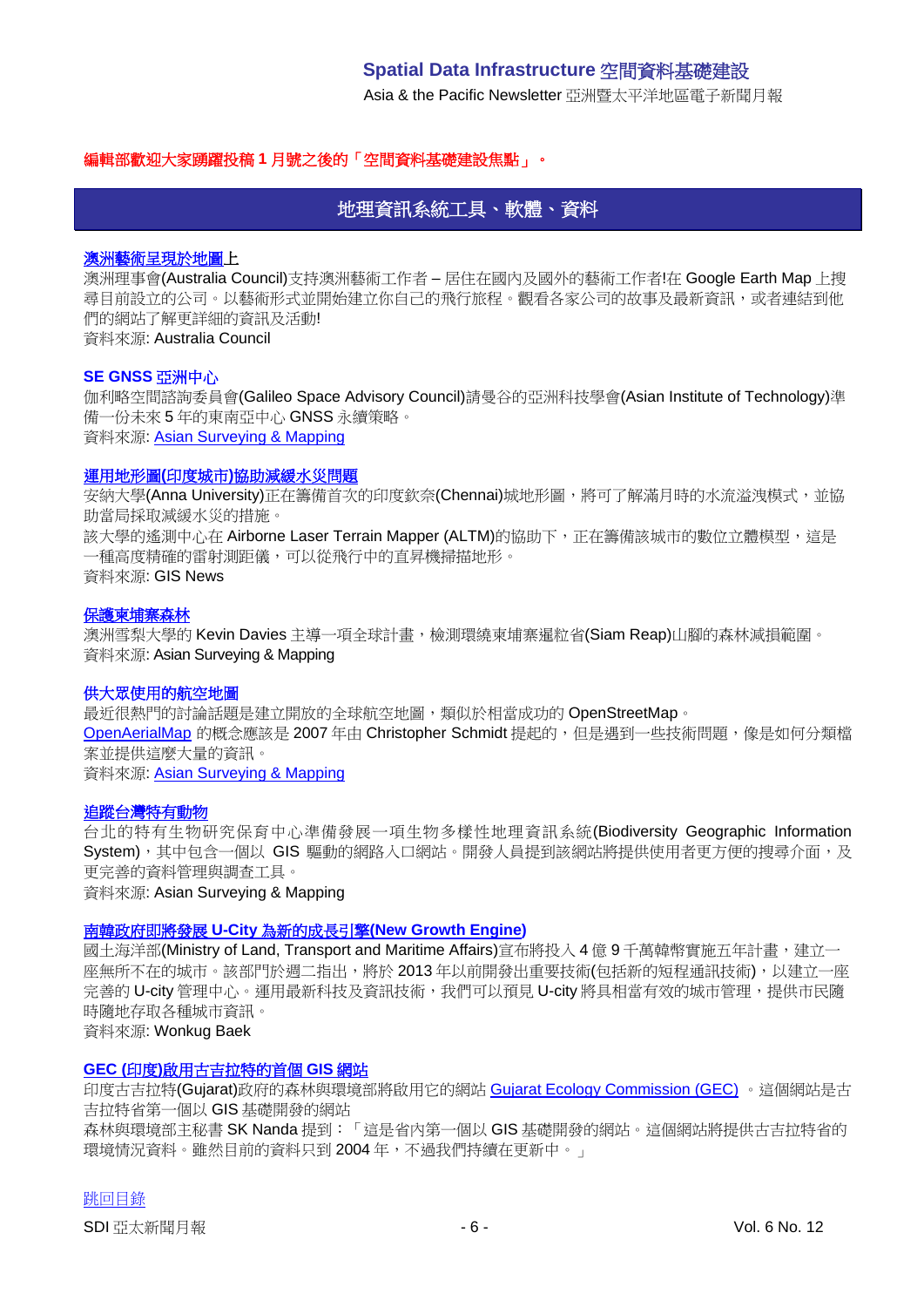Asia & the Pacific Newsletter 亞洲暨太平洋地區電子新聞月報

這個網站主要是要加強各個環境保育計畫與村落階層的組織間的結合。Nanda 另外提到,為了要建立環境資料, 已經建立了 300 份以上以不同的測量單位繪製的 GIS 地圖, 以及 2000 份以上的表格。這個網站的主要項目包括 古吉拉特省最新的紅樹林人造林資訊及紅樹林覆蓋範圍,以及由 World Bank 贊助的沿岸地區管理計畫資料,及 需要執行的事項與其他相關資訊。再者,在環境資訊系統(Environmental Information System, ENVIS)計畫下,也 上載了各種環境因素的資訊,像是土地、水、森林、農業、畜牧、健康及礦產、沿岸環境及能源。 資料來源: Kate Lance

#### **[Geomatica 10.3](http://www.gisdevelopment.net/news/viewn.asp?id=GIS:N_dnxlmfuiog&Ezine=nov0909§ion=News)** 正式上市

PCI Geomatics 宣布: 以影像為中心的最新桌上軟體 Geomatica 10.3, 現已包含 GIS 的影像工作, 目前已正式上 市。

資料來源: PCI Geomatics [press release](http://www.pcigeomatics.com/pressnews/2009_PCI_geomatica103.html) & GIS News

#### [新台灣電子地圖服務](http://www.gisdevelopment.net/news/viewn.asp?id=GIS:N_lckgbpiens&Ezine=nov0909§ion=News)

SuperGeo 剛於 SuperGIS Online 推出新的台灣電子地圖服務。 資料來源: SuperGeoTek [press release](http://www.supergeotek.com/news.aspx?Type=Company&ID=558) & GIS News

#### 阿薩姆 **(**印度**)**[警察官員接受](http://www.gisdevelopment.net/news/viewn.asp?id=GIS:N_wxogczsaki&Ezine=nov0909§ion=News) **GIS** 訓練

有一組阿薩姆的警察官員前往美國接受 GIS 及 GPS 裝置的操作訓練,這些裝置將設置在城內的警察控管室中。 資料來源: GIS News & [The Hindu.com](http://beta.thehindu.com/news/national/article41535.ece)

#### **Ipernica** [即將為澳洲城市推出類似](http://www.gisdevelopment.net/news/viewn.asp?id=GIS:N_tfblcgayuz&Ezine=nov0909§ion=News) **Google** 的地圖網站

設立在伯斯(Perth)的 Ipernica 即將設立新的公司專營數位地形圖,而且可與 Google Maps 及 Microsoft Bing 相互 較量。

Ipernica 的子公司 NearMap 將運用由 NearMap 開發的航空繪圖技術來提供該項服務。

不像 Google 運用衛星地圖, NearMap 的影像是從飛機上的攝影機所拍攝的。它可以從指南針的四個基準點及數 位地形圖同時提供俯瞰圖及斜角圖 (各個點的高度)。

其主要優點是更新的傳輸與頻率 – NearMap 每個月飛到澳洲的五大城市, 他們指出這種定期更新 將能讓使用者 看到一段時間後的變化,像是新路的建造、沿岸地區的侵蝕情況。

資料來源: GIS News & [Ipernica press release](http://www.ipernica.com/IRM/Company/ShowPage.aspx?CPID=1152&EID=13335037&PageName=Aussie%20mapping%20technology%20set%20to%20take%20on%20Google)

#### [中國即將完成全球首分南極土地覆蓋圖](http://news.xinhuanet.com/english/2009-10/26/content_12332541.htm)

第 26 次南極探險的中國科學家將於今年底完成全球最大的南極土地覆蓋圖

「這將是這塊土地最精確的地圖」,在最近一次的訪問中,探險隊雪龍號破冰船上如是說。

研究小組將進行大範圍的南極田野波譜收集,提供繪製地圖的資料。

透過高解析度的遙測技術應用,這將是史上首度呈現出南極主要地貌的地圖,包括海冰、雪、藍冰、石頭、土壤 沼澤、湖泊、及冰縫。

遙測技術是有效繪製地圖最有效的方法之一。過去十年廣泛的應用在中國的極地探險中,並且對於南極研究的實 地地圖繪製、生物研究及通訊有相當大的貢獻。

這份地圖也參考美國衛星土地在 1999 到 2002 年間在南極拍攝的 1,073 遙測影像。北京師範大學全球變遷與地球 系統科學學院代理院長 Cheng Xiao 透過 email 告訴新華社:

「這份地圖的精準度是 15 公尺,約是之前由其他國家繪製的南極地圖的 20 倍。」他又提到:「這將大大的增進 我們對南極的認識。」

Cheng 提到:「這份地圖不只提供更精確的地面參數,提供科學家全球氣候系統模式預測全球變遷或暖化現象, 同時也是偵測南極長期土地覆蓋變化的重要資料。」

資料來源: China View & [V1 Spatial Sustain](http://vector1media.com/spatialsustain/china-maps-antarctica-at-unprecendented-resolution.html) & [GIS News](http://www.gisdevelopment.net/news/viewn.asp?id=GIS:N_ylcwfpdrhk&Ezine=nov0209§ion=News)

**[MapBox](http://mapbox.com/)**: 一套資源開放工具,可用來自訂亞馬遜雲層地圖。 資料來源: V1 Media

# **GIS** [職場成功的關鍵技巧](http://michalisavraam.org/2009/11/the-essential-skills-to-succeed-in-a-gis-career/)

[跳回目錄](#page-0-0) 成為成功的 GIS 分析師需要什麼樣的技巧呢? Michalis Avraam 將所有關於「成為成功的 GIS 分析師需要什麼樣 的技巧呢?」的討論結果分類整理如下:GIS 總論、資料庫管理、程式撰寫、計畫管理與規劃、及其他必備技巧。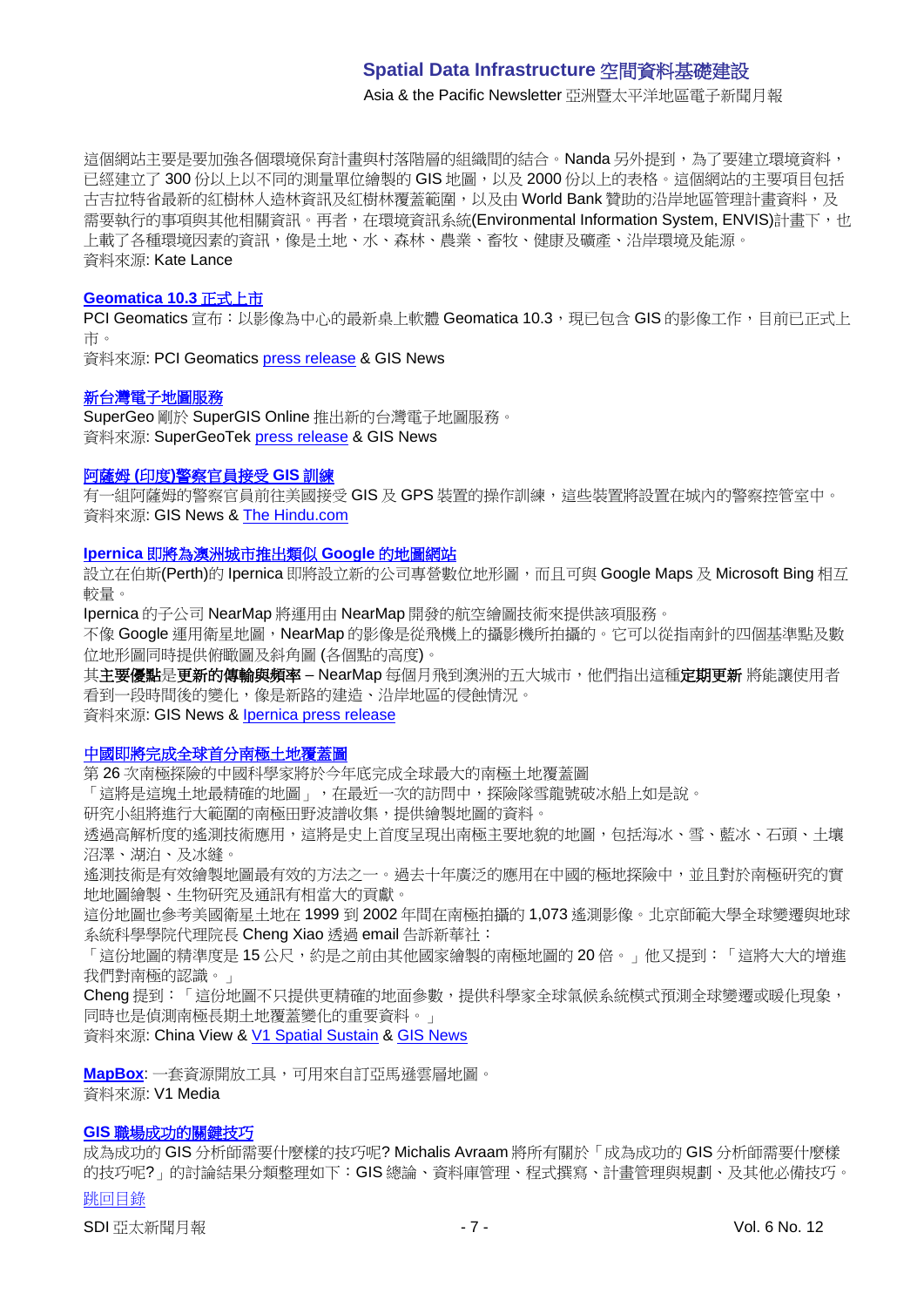Asia & the Pacific Newsletter 亞洲暨太平洋地區電子新聞月報

在這些類別中有一些重複的地方,以及一些沒有特別順序的技巧。關於在 GIS 領域中成功的重要技巧請參見: GiS Lounge & Michalis Avraam blog (感謝 Wonkug Baek)

#### **El Niño** 正在風行

El Niño 正在實驗一項重新實行的計畫:由 NASA/European Ocean Surface Topography Mission/Jason-2 海洋衛 星所整理的最新海平面高度資料可看出,10月在赤道中西部太平洋的大型、持續減弱的信風,將形成強烈、朝西 移動的暖水海浪,稱之為凱文浪(Kelvin wave)。在中東部赤道的太平洋,這個浪在大範圍的區域中呈現比一般海 平面還高的暖潮(比一般海平面的溫度還高),約在東經 170 度及西經 100 度的地方。自 2009 年 6 月起接連出現 類似的情況,一直到現在的 El Niño 情況。詳細資訊請參見這裡。 資料來源: [NASA News](http://www.nasa.gov/topics/earth/features/elnino20091112.html) (Thanks to Wonkug Baek)

#### **[Wiki.GIS.com](http://wiki.gis.com/wiki/index.php/Main_Page)**

資料來源: [V1 newsletter](http://www.vector1media.com/resources/newsletter/9917-v1-newsletter-vol-3-issue-44)

#### [繪製亞洲語言圖](http://www.ecai.org/austronesiaweb/ECAIaustronesia/AustronesiaMaps.htm)

資料來源: [V1 newsletter](http://www.vector1media.com/resources/newsletter/9917-v1-newsletter-vol-3-issue-44)

<span id="page-7-0"></span>[跳回目錄](#page-0-0)

# 國外新聞

下節內容目的為提示此區外的發展情況,以展示出空間資料基礎建設的執行。

#### [線上地圖協助選民選舉過程](http://www.gisdevelopment.net/news/viewn.asp?id=GIS:N_mlzptfixho) **(USA)**

維吉利亞州立選舉委員會今年正運用新的工具來簡化搜尋有用的選舉程序的程序。維吉利亞州立選舉委員會的網 站以加入兩份互動式地圖,用以預測 11 月的普選。 資料來源: GIS News

#### **RapidEye** [的精準農作計畫](http://www.gisdevelopment.net/news/viewn.asp?id=GIS:N_nhpjudolyz&Ezine=nov0209§ion=News)

RapidEye 成功的為 Agro Risk Euro Scan GmbH (ARES)實施了精準農作(Precision Farming )實驗計畫。這項計 書的成品稱為"Crop Scan"(收成量掃描),同時支持德國農莊社區的農業規劃。ARES 以 RapidEye 的服務夥伴執 行精準農業解決方案。

自 2009年3月至9月,RapidEye 在不同的時間拍攝了德國 8,000 公頃的影像,並提供 ARES 每個月不同農作類 型的最新地面覆蓋圖,像是麥、油菜子、大麥、玉米及糖。這份地圖協助農夫在農地及未來幾個月的收成方面做 出更好的規劃。

顧客可以收到田野資訊,包括農作辨識、農作區域測定、農作情況監控、及成長階段測定。 資料來源: GIS News

#### **RMSI** [宣布完成愛爾蘭史上最大的土地歷史數據收集計畫](http://www.rmsi.com/press/ireland_prai.asp)

RMSI,全球地理資訊服務產業中的領導者,今天宣布已成功為愛爾蘭土地註冊局(PRA)完成大範圍的研究「從影 像歷史計畫中收集的文字資料」(Text Data Capture from Image Folios Project),這份資料將 807,000份以上的 掃描格式的影像轉為完全數位格式,以幫助客戶可以永久保存過去的所有資料。這是此類型的計畫中最大的計畫 之一,它包含接近兩百五十萬頁的資料,其中很多是1892年以來的手寫稿。 資料來源: RMSI news release

#### [奈及利亞的類比地圖轉為數位地圖](http://www.gisdevelopment.net/news/viewn.asp?id=GIS:N_zjfhrpkody&Ezine=nov0209§ion=News)

州立土地調查局 (SGoF)宣布該局已成功將國家地圖從類比格式轉為數位格式。 資料來源: GIS News

#### **OS** [資料追蹤工作人員](http://www.gisdevelopment.net/news/viewn.asp?id=GIS:N_jqcibglpre&Ezine=nov0909§ion=News)**(**全國地形測量局 **–** 英國**)**

由全國地形測量局所蒐集的資料用來追蹤較脆弱的工作者及年輕孩童。行動電話定位服務的公司 Locatorz 將是第 一家取得這種資料的商業公司。

[跳回目錄](#page-0-0)

SDI 亞太新聞月報 - 8 - Vol. 6 No. 12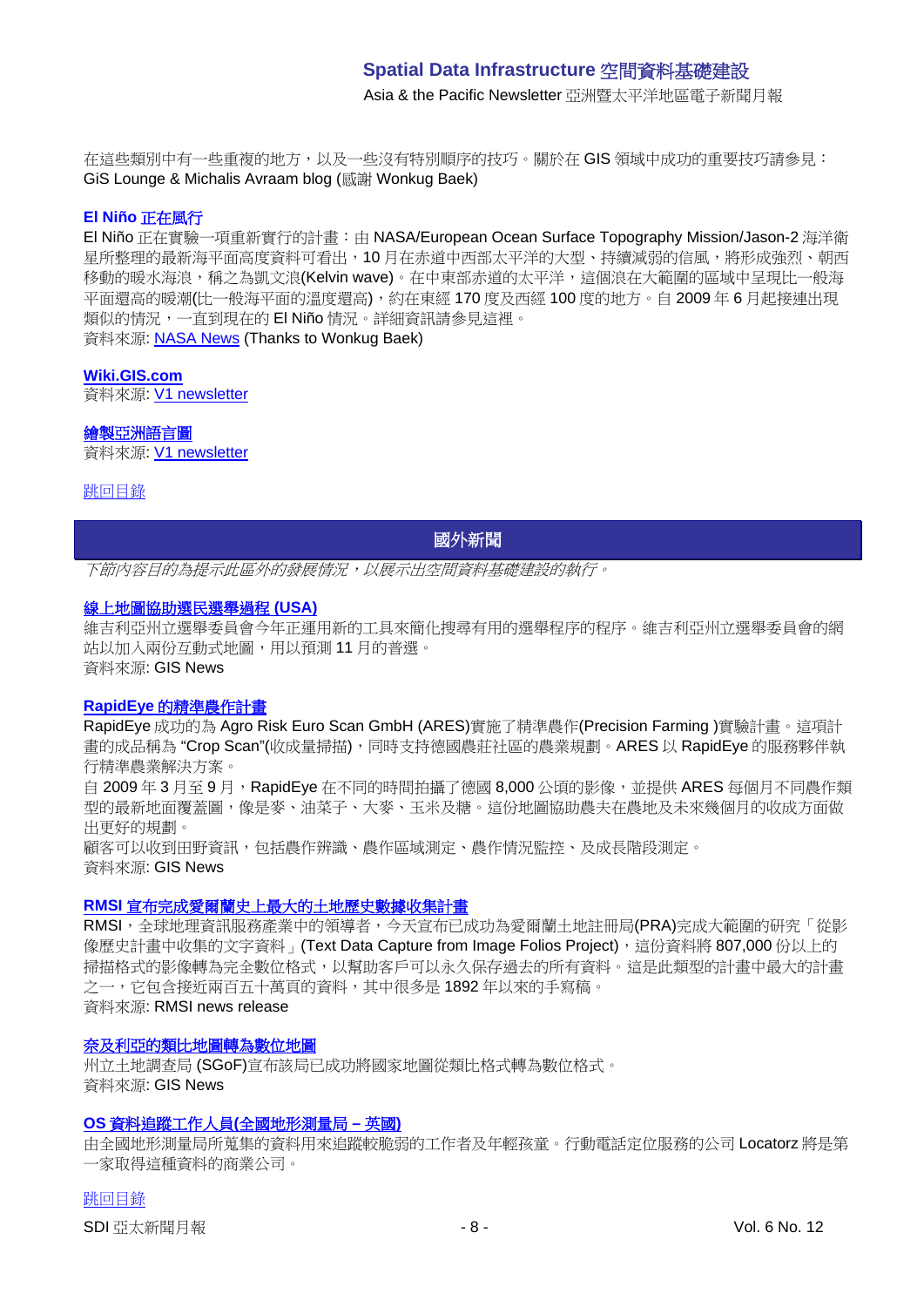Asia & the Pacific Newsletter 亞洲暨太平洋地區電子新聞月報

使用者需要有 GPS 功能的手機才能使用這項服務,而且只能在該用戶同意的情況下才能啟用,可定位 10 公尺内 的位置。

資料來源: [BBC News](http://news.bbc.co.uk/2/hi/technology/8338946.stm) & GIS News

## **[BirdLife International](http://www.gisdevelopment.net/news/viewn.asp?id=GIS:N_gtheocprab&Ezine=nov0909§ion=News)** 監控非洲的多元生物

BirdLife International,透過非洲的合作秘書處運用 ERDAS IMAGINE 研究遙測資料如何運用於非洲重要野鳥棲地 (IBA)的土地覆蓋變化監控。

資料來源: GIS News



#### **USGS Topo125** 週年慶

美國地質調查局(The U.S. Geological Survey, USGS)歡慶國家地形繪製計畫的 125 週年慶 (1884-2009)。地形圖已成為 USGS 的重要產品,因為大眾發現這 些地形圖—從此之後—成為觀察國家廣大地景的工具。20 世紀期間,USGS 共 發布 55,000 份以上的大規模地形圖,1991 年完成 48 州的完整覆蓋圖。在過去 25年間,轉為數位時代,網路通訊的快速成長,地理資訊系統(GIS)改變了地形 繪製科學,今天已經可以電子數位方式測製全國地圖。12 月 3 日 USGS 將慶祝 125 週年,並展望外來的地圖繪製。其他詳細資訊請參[見網站。](http://nationalmap.gov/125years/)

資料來源: Wonkug Baek

## [利用衛星影像研究非洲裂谷的火山活動](http://www.gisdevelopment.net/news/viewn.asp?id=GIS:N_vyzeaiosdt&Ezine=nov1609§ion=News)

美國邁阿密大學、厄爾巴索大學、羅契斯特大學的一組研究人員運用干涉合成口徑雷達(InSAR)影像彙整非洲裂 谷過去十年的火山活動研究。這項於 11 月 Geology 期刊中發布的報告,為肯亞裂谷部分的研究。 資料來源: GIS News and [InScience.org](http://insciences.org/article.php?article_id=7457)

#### 線上地圖**:** [每個人都可提供新的方向](http://www.nytimes.com/2009/11/17/technology/internet/17maps.html?_r=1)

使用者可能不知道 [Google](http://topics.nytimes.com/top/news/business/companies/google_inc/index.html?inline=nyt-org) 線上地圖的部分資訊可能就是 Richard Hintz 所提供的。

Hintz 先生, 一位 62 歳的工程師, 居住在加州的柏克萊, 已經提供該州 200 份以上的商業日錄及各城市一些有趣 的景點,在螢幕上標出這個區域的地點,再移到另一條街的另一個地方。他所提供的地圖還包括一些更遠的國 度,像是柬埔寨及寮國的部分地圖,這些都是他喜歡進行摩托車旅行的地方。

Hintz 先生說這些地理自願工作,部份來自他自己的興趣,他想知道他將去哪裡,而他說道:「這剛好也幫助其他 人」。

Hintz 先生是自願製圖員部隊中的步兵,提供附近地區的所有詳細訊息放到線上地圖集中。從 Petaluma 到 Peshawar,這些業餘愛好者自己都備有 GPS 裝置及簡易的數位地圖建立軟體,繪製出還沒有的地區或修改錯誤 及增加資訊到既存的地圖中。

就像 [Wikipedia](http://www.nytimes.com/info/wikipedia/?inline=nyt-org) 的貢獻者,他們進入之前只有專業人士及專家才能進行的工作領域。而他們所收集的資訊越來越 有商業價值。

資料來源: NY Times (by reporter [MIGUEL HELFT,](http://topics.nytimes.com/top/reference/timestopics/people/h/miguel_helft/index.html?inline=nyt-per) Published: November 16, 2009)

#### 學校地圖的革新 **–** [快速更新地形的科技](http://www.chicagotribune.com/news/education/chi-no-school-maps-22-bdnov22,0,7112607.story)

Anthony Kudia 的 Glenview Springman 中學教室裡整齊的掛好 9 份地圖,讓他們了解幾十年前這個世界的樣貌。 出生在柏林圍牆倒了之後的學生可一窺以前分裂的德國或看到曾經統一的前蘇聯(現已分為 12 個以上的獨立國 家)。

然而,為了要學習現在的世界樣貌,Kudia 要他八年級的學生注意看一面顯示最新電子地圖的白板,這是由他手 上的裝置控制的電子地圖。

「我放一張黑白表格在他們面前,他們剛看到時覺得有點無趣,但是當我把這張紙往上拉時,他們愛死這個新地 圖。」他看著投射到螢幕上的歐洲地圖這樣說道。

新的小玩意不斷推陳出新,汰換過去好幾個世代在地理課中所使用的地圖。

研究人員說我們努力的創造新事物,適合在科技世界長大的學生使用。

這個月份稱[為地理意識週,](http://www.mywonderfulworld.org/gaw.html)這是美國國會推動的,來反動20年前人稱學校地理課的「虛擬消失」(virtual disappearance)。

資料來源: Chicago Tribune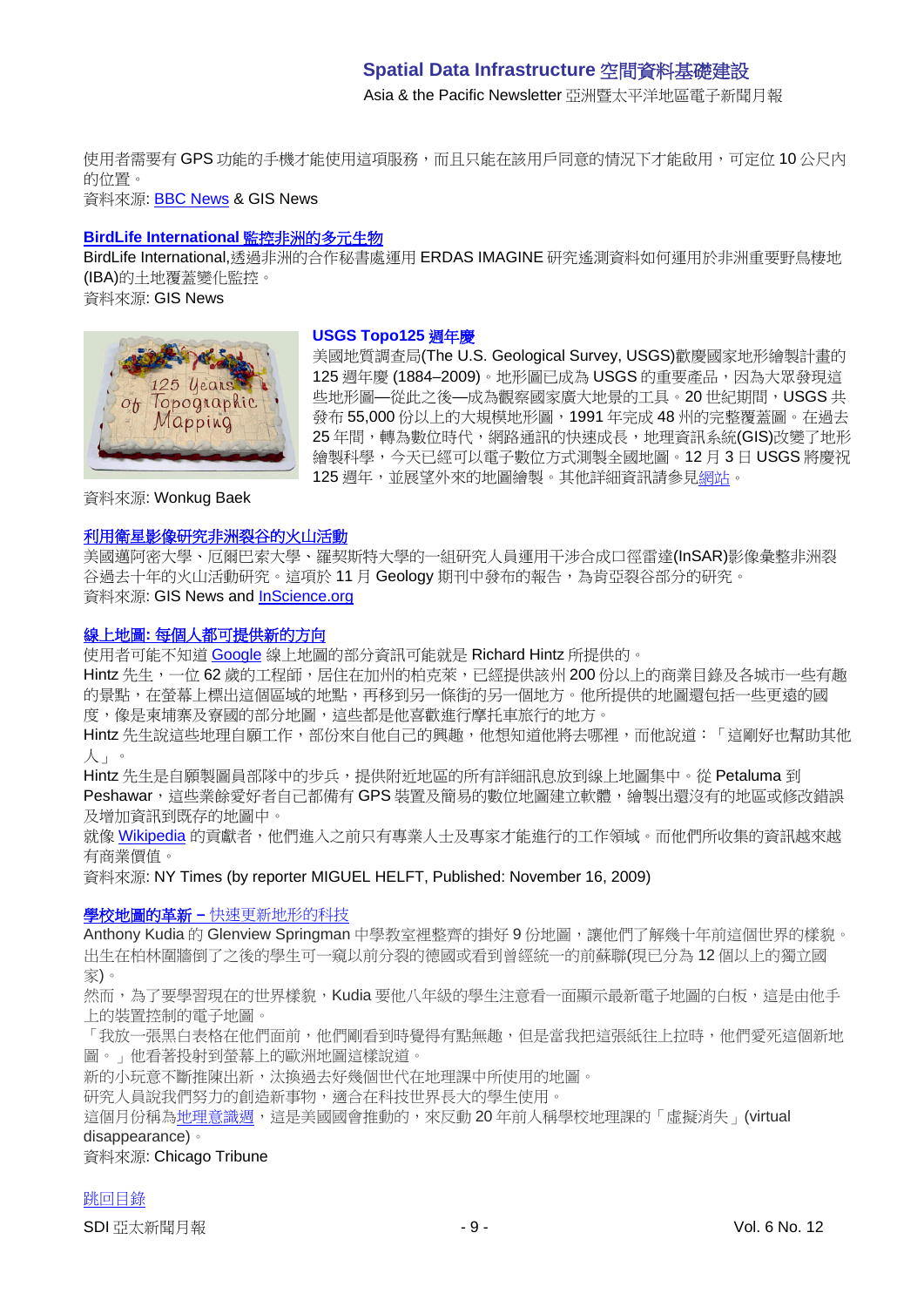Asia & the Pacific Newsletter 亞洲暨太平洋地區電子新聞月報

#### 流感**: CDC** [地圖不會告訴你的事情](http://abcnews.go.com/Health/SwineFlu/swine-flu-cdc-map/story?id=8949730)

根據 CDC [流感活動地圖,](http://www.cdc.gov/h1n1flu/updates/us/)共有 46 州有 H1N1 [流感的病例。由於幾乎所有的州都已有流感病例,這份一個月前的](http://abcnews.go.com/Health/swineflu/) [地圖,依據流感的程度以不同顏色的標籤標示著,現在幾乎全部都是棕色的了。](http://abcnews.go.com/Health/swineflu/) 資料來源: ABC News & [V1 Magazine news](http://www.vector1media.com/news/headlines/9782-swine-flu-what-the-cdc-map-wont-tell-you)

#### [利用衛星影像摘波爾多的葡萄](http://www.cnes.fr/web/CNES-en/8030-gp-winemakers-turn-to-satellites.php)

法國酒栽培者開始使用衛星影像來決定什麼時候要收成波爾多地區的葡萄。當葡萄接近最佳的收成時間時,影像 就會開始出現酒所呈現的淡紅色。這個方法是由 Infoterra France 所提供的,影像是由 FORMOSAT-2 – 台灣衛星 所拍攝的。

資料來源: [Vector 1 blog](http://www.vector1media.com/vectorone/?p=4042) & CNES (France)

#### [地理意識的覺醒](http://washingtontimes.com/news/2009/oct/28/geographic-awareness-needed/)

許多政治家、商業領導人、甚至是美容皇后都缺乏地理意識。

誰能忘記總統候選人 John McCain 2008 年一時的口誤:「早安,美國」當時他在伊朗-巴基斯坦的邊境上(當然, 他指的是阿富汗-巴基斯坦的邊境)。然而,許多他的跟隨者並不了解他的發言出現地理上的失誤。

最近幾個月,越來越多人關切 2012 年的預言,再加上最近在太平洋地區所發生的海嘯及地震、北極的融冰及阿 富汗的戰爭,讓大家越來越憂心地球的未來。我們處理未來的能力其實與是否有地理意識有著相當緊密的連結。 資料來源: Washington Times & [V1 Media](http://www.vector1media.com/resources/newsletter/9917-v1-newsletter-vol-3-issue-44)

#### **GPS** [追蹤儀器協助老年癡呆症病人](http://www.alz.org/comfortzone/)

老年癡呆症協會開發了一種新的 GPS 程式,這是一種追蹤儀器,類似於手機,可以配帶在腰帶上或放在口袋或 皮包內,可以定位出人的精確位置。

這項儀器也連結到預先設定的「舒適區」,像是利用 GPS 畫出家的範圍。如果配帶這項儀器的人離開這個「舒 適區」,該系統就會透過 e-mail 或簡訊發出警示給這個人的照護者。

老年癡呆症協會提到,這個程式對於家人很有幫助,因為根據統計數據指出, 60%的老年癡呆症患者會走出住家 或其他他的所在地點。

資料來源: [AAP](http://www.google.com/hostednews/ap/article/ALeqM5gq4jYIrzx0LeiL-BTiwtN48r1qHAD9C15J5O0) & [Alzheimers Association](http://www.alz.org/) & [GIS News](http://www.gisdevelopment.net/news/viewn.asp?id=GIS:N_razkvpmthd&Ezine=nov2309§ion=News)

#### [荷蘭開始距離賦稅服務](http://www.gisdevelopment.net/news/viewn.asp?id=GIS:N_zagvcdpbfk&Ezine=nov2309§ion=News)

荷蘭政府已經開始啟用以距離計算的賦稅服務,利用車上的 GPS 接收器計算距離,替換車子每年的租稅制度。 荷蘭的駕駛人將以每公里賦稅,這不但可以減少塞車問題,也可以減少碳排放量。GPS 接收器將追蹤車子移動的 時間、時數及地點,然後將這些資料送給計費單位。 資料來源; GIS News & [Dutch Ministry of Transport, Public Works & Water Management](http://www.verkeerenwaterstaat.nl/english/news/newsitems/kilometrechargemostpeoplewillenduppayingless.aspx)

#### 免費 **OS** [地圖資料現可從線上取得](http://www.gisdevelopment.net/news/viewn.asp?id=GIS:N_fqbrylukje&Ezine=nov2309§ion=News) **(**英國**)**

英國陸地測量局 (OS)的地圖資料 2010 年之後,每個人都可從線上免費取得。這項措施將可讓大家依據郵政區 號、地區當局、或選區來了解犯罪、健康、及教育的統計資料。

這個網站的架設者提到:目前,她理資訊只免費開放給一小部分的開發者。開放這些資料將是政府各項計畫的成 功關鍵,可以從 data.gov.uk 網站免費取得資料。

資料來源: GIS News

#### [美國地質調查局開放地球觀測資料給全球人士](http://www.gisdevelopment.net/news/viewn.asp?id=GIS:N_ctipmyudfl&Ezine=nov2309§ion=News)

免費、方便存取的美國衛星資料,現開放給所有可以利用這些資料,對我們的地球所面臨的問題有所貢獻的國 民、科學家或分析師。

資料來源: GIS News & [USGS Press Release](http://www.usgs.gov/newsroom/article.asp?ID=2347)

#### 請參見: **[SPOT satellite data of N.A. online](http://www.gisdevelopment.net/news/viewn.asp?id=GIS:N_grzbsxjayw&Ezine=nov2309§ion=News)**

美國地質調查局(U.S. Geological Survey, USGS)和 Spot Image Corporation 共同合作,開始透過網路傳送 SPOT (地球觀測衛星, Satellite Pour l'Observation de la Terre)於 1986 及 1998 年間在北美(N.A.)所取得的衛星資料。 USGS 透過 USGS Earth Explorer 搜尋及訂購工具免費傳送這些資料,開放給任何美國境內的註冊者(但需同意不 可將這些資料用於商業用途上)。

資料來源: GIS News & [USGS Press Release](http://www.usgs.gov/newsroom/article.asp?ID=2346)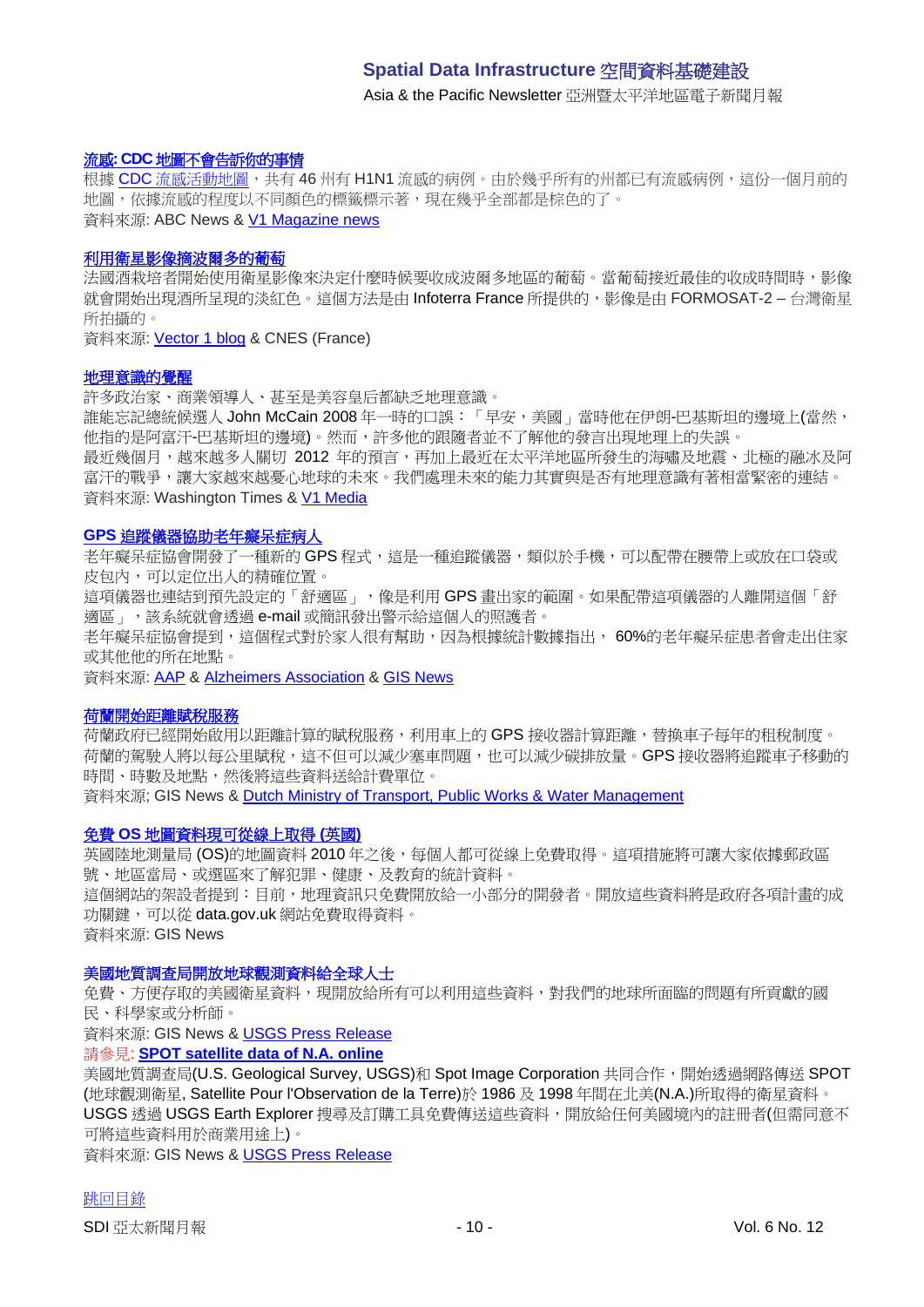Asia & the Pacific Newsletter 亞洲暨太平洋地區電子新聞月報

#### [運用衛星影像辨識東飛裂谷之活動岩漿系統研究](http://www.rsmas.miami.edu/pressreleases/20091104-biggs.html)

來自邁阿密大學、厄爾巴索大學、及羅契斯特大學的一組研究人員現運用合成孔徑雷達干涉技術(Interferometric Synthetic Aperture Radar, InSAR)的影像彙整出過去十年非洲裂谷的火山活動研究。這項研究發表於 Geology 十 一月的月刊,這部分的研究室肯亞的裂谷。「肯亞裂谷的火山屬於東非大裂谷的一部分,從莫桑比克一直延伸到 吉布地,他們的存在證實地球硬表層確實存在岩漿庫。」主筆 Dr. Juliet Biggs(邁阿密大學 Rosenstiel 博士後研究 員)這樣提到:「我們的研究在 11 座火山中只偵測到 4 座火山有活動的訊號 -- Suswa, Menengai, Longonot 及 Paka – 全部都在肯亞的邊境。」我們運用 InSAR(這是一種精密的衛星雷達技術)抓到一些肉眼看不到的小型位移 情況。其他詳細資訊請參見:

資料來源: University of Miami *Rosenstiel School of Marine and Atmospheric Science* Press Release (Thanks to Wonkug Baek)

#### **[African Marine Atlas](http://iodeweb2.vliz.be/omap/OMAP/index.htm)**

資料來源: [V1 Newsletter](http://www.vector1media.com/resources/newsletter/9917-v1-newsletter-vol-3-issue-44)

#### <span id="page-10-0"></span>[跳回目錄](#page-0-0)

文章

#### [地理資料管理、目錄及空間資料基礎建設](http://www.geowebguru.com/articles/227-geospatial-data-management-catalogs-and-spatial-data-infrastructures)

這篇由 Richard Marsden 所撰寫的文章討論一系列的 OSGeo 選擇,像是 MapBender、 GeoNetwork OpenSource 及 deegree,另外也探討了他們在空間資料基礎建設中所扮演的角色。 資料來源: [GeoWebGuru](http://www.geowebguru.com/home)

#### [利用中級解析度之遙測影像模造出奈及利亞東南部山崩情況](http://www.gisdevelopment.net/application/natural_hazards/landslides/Modelling_landslide.htm) 作者:J. I. Igbokwe, K. U. Orisakwe, J. O. Akinyede, B. Dang and T. Alaga

由於每年的降雨量及水災所造成的溝蝕,奈及利亞東南部好幾個地方有山崩的情況。這個區域的山崩大部分是土 石流,之前由於水災而鬆動的石頭及岩屑沿著山坡滑落下來。這項研究利用結合田野觀察的遙測影像繪製出南部 可能發生山崩的區域 – 奈及利亞東南部 Anambra 州的中部地區。這項研究以中階山崩遙測資料並以危險程度繪 製出山崩區域地圖。

資料來源: GIS News

#### 空間資料基礎建設標準技術文件

作者 [Dr Melissa Burgess](mailto:Melissa.Burgess@undp.org) 整合空間規劃與通訊專家 聯合國發展計畫區域中心,曼谷 草案:2009 年 10 月 28 日 – 請大家提供意見 格式:[PDF,](http://docs.google.com/gview?a=v&pid=gmail&attid=0.2&thid=124b531af4f866c2&mt=application%2Fpdf&url=http%3A%2F%2Fmail.google.com%2Fmail%2F%3Fui%3D2%26ik%3Dbf32a9097f%26view%3Datt%26th%3D124b531af4f866c2%26attid%3D0.2%26disp%3Dattd%26zw&sig=AHBy-hbCnUdylpN8) [Google Docs format,](http://docs.google.com/Doc?id=dfr87trr_10dpz3g8dg&btr=EmailImport) [HTML](http://mail.google.com/mail/?ui=2&ik=bf32a9097f&view=att&th=124b531af4f866c2&attid=0.1&disp=vah&zw) 或微軟的 [Word](http://mail.google.com/mail/?view=att&th=124b531af4f866c2&attid=0.1&disp=attd&zw) 格式 其他連結包括 [PDF](http://lists.gsdi.org/pipermail/sdi-asiapacific/attachments/20091030/adf30f61/attachment.pdf) 或 [Word](http://lists.gsdi.org/pipermail/sdi-asiapacific/attachments/20091030/adf30f61/attachment.doc) 格式

#### 透過遙測及 **GIS** [技術繪製土地使用圖](http://www.gisdevelopment.net/technology/rs/tech_lulc.htm)

#### 作者 Praveen Kumar Rai & [Dr. Vinay Kumar Rai](mailto:rai.vns82@gmail.com) 摘要

遙測資料可提供土地使用地圖可靠且精確的基礎資料。這項研究致力於描述 Sonbhadra 區(印度 U.P.省)以及 SIdhi 行政區(印度 M.P.省)一部分土地的土地使用類別,也就是東 U.P.的西南部及 M.P.省的東北部、以及座落在 北緯 24o45' N 至 24o30' N 及東經 82o45' E 至 83o0' E 的整個區域,適蓋面積為 700.80 平方公里,運用印度遙 測衛星 (IRS-1C, LISS III, year 1997)進行這項研究。並運用一項系統化的螢幕視覺影像解讀方法及 ARC GIS 軟 體來描繪土地使用類別。目前的研究著重在運用衛星影像以不同色彩的土地使用/土地覆蓋類別分析來區分不同的 土地使用/土地覆蓋單位的界線。以視覺影像解讀技術為基礎,作者將研究區域區分為森林、農作土地(農作區)、 不適合農作的區域(廢土)、不適於現有農作類別的土地。 資料來源: GIS News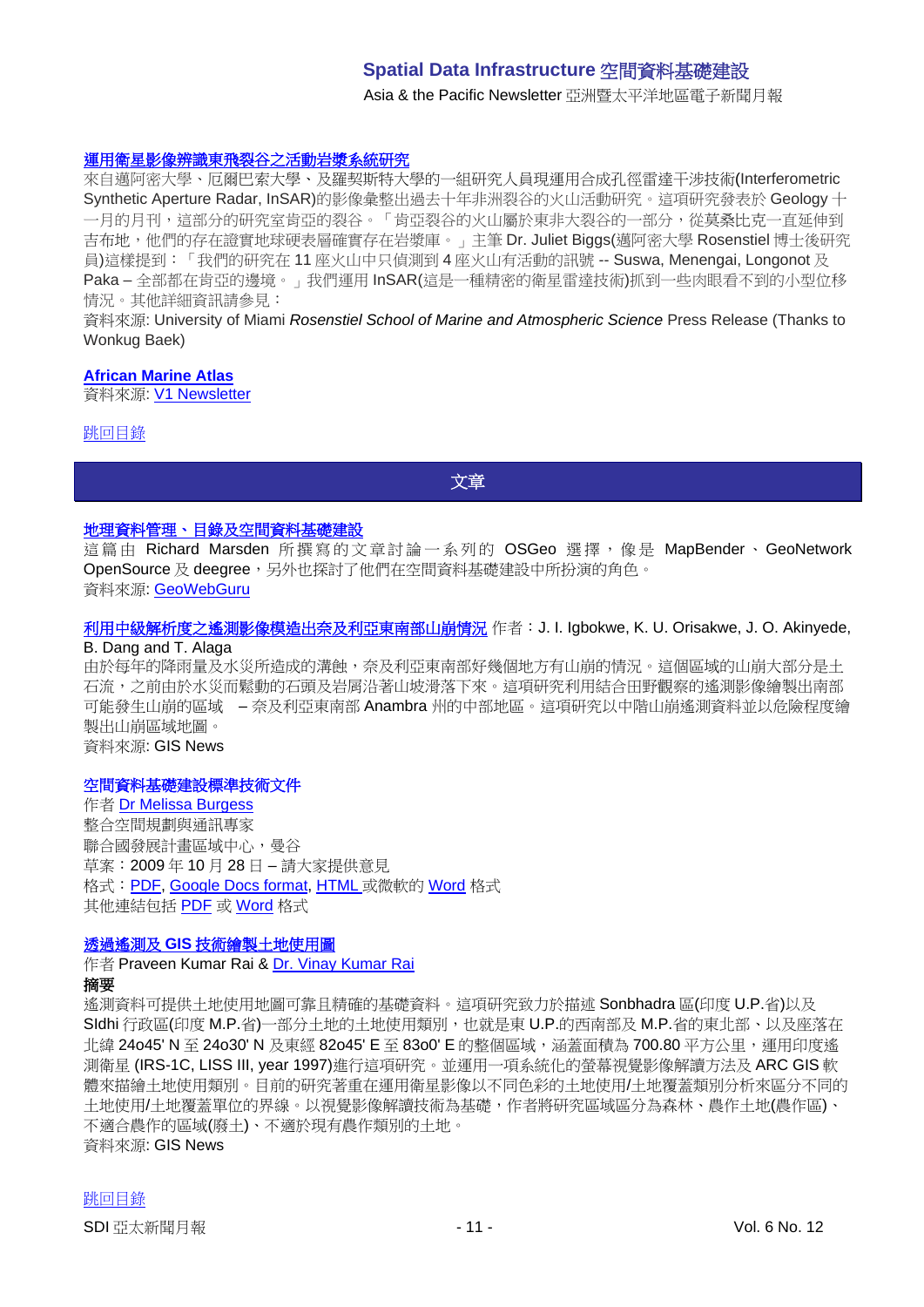Asia & the Pacific Newsletter 亞洲暨太平洋地區電子新聞月報

#### 荷蘭 **Rutbeek** [休閒區土地使用變更分析](http://www.gisdevelopment.net/application/lis/rural/landuse_Netherlands.htm)

作者 [Md. Rejaur Rahman,](mailto:reja.83@gmail.com) 亞洲災難準備中心(Asian Disaster Preparedness Center, ADPC), 孟加拉 摘要

土地使用變更一直都是常見的議題。由於人口成長及生產活動的增加,造成土地使用的變更。土地使用變更的過 程相當緩慢,因此很難辨識出它的變化。但是遙測技術及光譜影像讓這項工作變得較為簡單。在這份報告中,利 用遙測資料辨識出 Rutbeek 休閒區的土地變更,而其精確度也協助進行田野檢測。這項研究運用 Landsat ETM 於 2001 年 5 月 25 日的影像、 IKONOS 於 2000 年 4 月 3 日的影像 (遙攝及 MS bands(質譜帶))、ASTER VNIR 於 2006 年 9 月 12 日拍攝的影像及該區的 Topo Map。分析之後發現整體的分類精確度為 61.97%。 資料來源: GIS News

#### **[GNSS + INS –](http://www.gisdevelopment.net/magazine/global/2009/November/26.htm)** 結合為精準度 作者 [Jason Hamilton](mailto:Jason.Hamilton@novatel.com) & [Rod MacLeod,](mailto:Rod.MacLeod@novatel.com) NovAtel Inc

越來越多實體世界是以地理位置作為參考點,而且資料也廣泛應用於公司、政府及軍隊之各種事務上,或者透過 一些網站(像是 Google Maps 及微軟的 Virtual Earth)提供給一般大眾使用。空間資料已經變得如此容易取得,並 日相當精準及精確,但是,是如何達到這樣的精準度的呢? 資料來源: GIS News

#### 柏林圍牆 **20** 週年 **–**[透過地理空間看柏林圍牆](http://vector1media.com/dialogue/perspectives/9897-the-berlin-wall-20-years-through-geospatial-eyes) 作者 Jeff Thurston

資料來源: V1 Magazine

#### [沿岸地區空間規劃及氣候變遷之適用方案](http://www.fig.net/pub/monthly_articles/october_2009/october_2009_boateng.html)**:** 越南個案

作者 Dr. Isaac BOATENG, Senior Lecture, University of Portsmouth, UK (同時也有 [PDF](http://www.fig.net/pub/monthly_articles/october_2009/october_2009_boateng.pdf) 格式) 摘要

由於氣候變遷的潛在影響及根據測地學資訊及目前沿岸發展造成越南沿岸地區的易損性,沿岸地區的空間規劃已 經成為 21 世紀的重大議題。該研究接著探討可採用的永續的空間規劃方式,以減少因氣候變遷的侵蝕,並確保 越南沿岸地區的永續沿岸調適。根據大型的水災風險評估,本研究指出越南可採用非結構性的方法來調適北部的 低漥沿岸及南部的氣候變遷,因為這樣措施在它開始重整沿岸時,可以先保護較脆弱的區域。然而,結構性的調 適措施可用於中部的沿岸地區,這個區域較高且地質也相對較硬。這份報告指出如果以類似空間規劃的程序來進 行,是有可能達到永續且成功的氣候變遷因應措施。應事先做好完善的規劃、執行,天然災害或環境變遷發生前 先做好監控及評估。根據這個理論,本研究建議越南現在就應發展並執行沿岸因應措施,以事先預防未來巨大氣 候變遷所造成的災害。這份報告的結論為,雖然採用沿岸因應措施來面對氣候變遷問題仍是相當新的現象,但是 這也確實應用了空間規劃概念的一些主要原理,因此建議應採用空間規劃原理來發展並執行永續沿岸調適措施, 以降低氣候變遷所造成的影響。 資料來源: FIG

#### **GIS** [知識地圖的地貌](http://www.vector1media.com/vectorone/?p=4032)

如果我們有辦法決定出知識雲,那麼成功發展的機會就更大。2009 年由 Hans-Dieter Evers、Sven Genschick 及 Benjamin Schraven 共同撰寫,標題為「建構知識地貌: GIS 地圖」的報告,利用好幾個地圖範例說明如何做到 這點。也[可從這裡下](http://mpra.ub.uni-muenchen.de/17135/1/MPRA_paper_17135.pdf)載 PDF 格式的內容。

這個原理可應用於許多不同的情況。相對的,它也可用來了解開始你想要的改變之前,需先加強哪種類型的知識 (雲集)。

這項概念相當實際。例如,如果你想要建立或開發高速火車路線,那麼就應該要先從現存的知識中了解哪些地區 有較多的人口。這與提出「誰需要乘坐高速火車?」這種問題是不一樣的,這是關於從哪裡可以取得知識。 資料來源: Vector 1 blog

**GNSS 接收器 – [新世代產品](http://www.gisdevelopment.net/magazine/global/2009/November/20.htm) 作者 [Prof. Chris Rizos,](mailto:c.rizos@unsw.edu.au) University of New South Wales, 澳洲雪梨** 資料來源: GIS Development

# 運用遙測及 **GIS** [進行加德滿都大都會地區的土地使用變遷分析](http://www.gisdevelopment.net/application/lis/urban/urban_Kthmnd_Bhagawat.htm)

作者 [Bhagawat Rimal,](mailto:geonp_2001@yahoo.com) Ph.D Student, University of Wroclaw,

摘要

[跳回目錄](#page-0-0) 本研究結合遙測技術、GIS 及多光譜分析系統(Multispectral analysis system)來分析加德滿都大都會地區過去及 目前的土地使用變遷。以土地變遷來看,由於人口密度相當高,而他們所進行的活動相當多,因此大都會地區受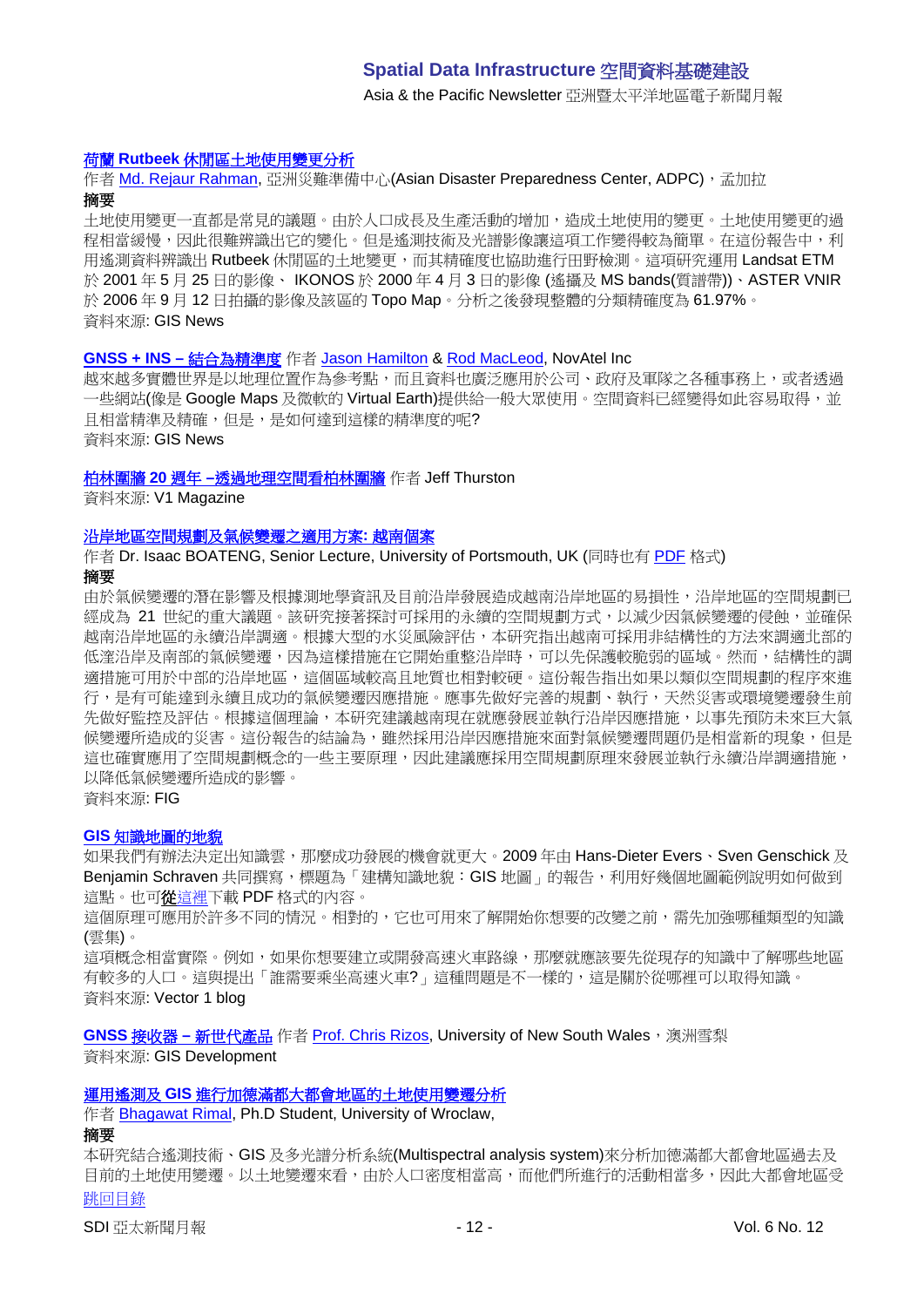Asia & the Pacific Newsletter 亞洲暨太平洋地區電子新聞月報

到相當大的壓力。在本研究中,加德滿都定義為兩個相連及緊密結合的行政地區,加德滿都大都會城及拉利特普 爾次大都會城(Lalitpur Sub-Metropolitan City)。運用影像分類系統來檢測 1976、1989、2001 與 2009 的衛星影 像,了解本研究區域的土地使用結果。

<span id="page-12-0"></span>資料來源: GIS Development

# 新書和學術期刊

# **NEW VIEW OF THE<br>WORLD**

## **ODT** [發表桌上型](http://www.odtmaps.com/peters-equal-area-maps.46.0.0.1.htm) **Peters Map**

ODT 以出版新版的 Peters Map。最早的 Peters Map 於 1974 年由 Arno Peters 出版,以全球觀 點繪製出精確的國家尺寸及比例。Peters 附註的文字聲明他的「平等區域」地圖反映出「我們 這個時代的地圖」,這「對大家都很公平。」

同時也有 Handbook to the Peters Projection World Map–第3版, 2005 44-頁,相當方便閱讀的小冊子,說明Peters map的背景及訊息,並回答一些常見的問題。並附 上一些教學秘訣及建議。

附註:2010年秋季將增修本書,任何購買目前版本的讀者購買2010年新版本時可享有\$5的積

點。請保存您的訂購編號,並請在訂購時出示此編號。價格**:** *\$7.00* 特惠價**: \$5.50** 編輯附註**:** 一個 [有趣的網站](http://www.odtmaps.com/) – 相當值得參觀,可下載一些有趣的教學資料。

# 空間資訊理論**:**[第九屆國際研討會,](http://www.amazon.com/exec/obidos/ASIN/364203831X/directionsm00-20)**COSIT 2009** 研討會紀錄

本書包含 2009 年 9 月於法國 Aber Wrac'h 舉辦的第九屆空間資訊理論 COSIT 2009 國際研討會紀錄。由 70 篇投 稿文件中仔細的審核出 30 篇完整報告,並以主題區分為:認知處理及空間認知模式、語意模式、空間推理、空 間知識、場景及可見模式、空間模式、活動及程序、及路線規劃等。取材自 Springer, 2009。



#### **[國家地理影像集](http://www.amazon.com/exec/obidos/ASIN/1426205031/directionsm00-20) 編輯附註:** 這篇也可歸屬於「趣聞軼事」。

國家地理雜誌全球享譽的背後就是有最精緻、廣泛的照片及地球上最獨特的地理資源:國家地 理影像集。這是前所未有的出版品,讀者可以深入看到從最早期的照片一直到 19 世紀到目前最 新的豐富影像集。同時包含最經典及從未曝光的影像,來自全球各個角落、各種野生動物、及 人類驚人的成就,像是探索、探險、科學及其他歷史、藝術、科技及報導性的內容。取材自 Focal Point, 2009。

#### [系統化不確定之空間資料及空間分析的原理](http://www.amazon.com/exec/obidos/ASIN/1420059270/directionsm00-20)

若與一些典型的科學相較之下(像是數學,有之前的史證,或是物理,有古文物的見證),地理資訊科學(GISci)是 相當新的領域。因此它的理論基礎還在發展當中,而且資料品質及不確定空間資料及空間分析仍是理論相當重要 的分支。*系統化不確定之空間資料及空間分析之原理*說明基本原理及提供理論基礎的原則。取材自 CRC, 2009.

## 阿布達比 **AD-SDI** 新聞報**[\(PDF, 2.5 MB\)](http://sdi.abudhabi.ae/Sites/SDI/Content/EN/PDF/ad-sdi-newsletter,property=pdf.pdf)**,**2009** 年第三季,第 **3** 期

## 全球兒童地圖,第二冊

#### 由 **Barbara Petchenik** 兒童的世界地圖競賽中遴選而出

全球兒童地圖第二冊,呈現出 2005-2007 Barbara Petchenik 全球兒童地圖競賽中,上 百張最漂亮的全球地圖,這項地圖競賽是由 The International Cartographic Association,贊助的,設立來紀念致力於兒童地圖研究的製圖師 Barbara Petchenik。這 些精采的地圖集結在這本地圖冊中,依據「許多國家-一個世界」的主題呈現出不同的 觀點。作品選自 37個國家,4到 15 歲的年輕藝術家,製圖師、地理學家、教育家、及 對於彩色地圖有興趣的兒童作品都呈現在這本書中。 [ESRI Press](http://esripress.esri.com/display/index.cfm?fuseaction=display&websiteID=163&moduleID=0) 出版



#### 重新思考地圖*:*製圖理論新思想

(編輯:Martin Dodge, Rob Kitchin, & Chris Perkins, [Routledge Studies in Urban Geography,](http://www.routledge.com/books/Rethinking-Maps-isbn9780415461528) 246 pages ISBN: 9780415461528, 2009)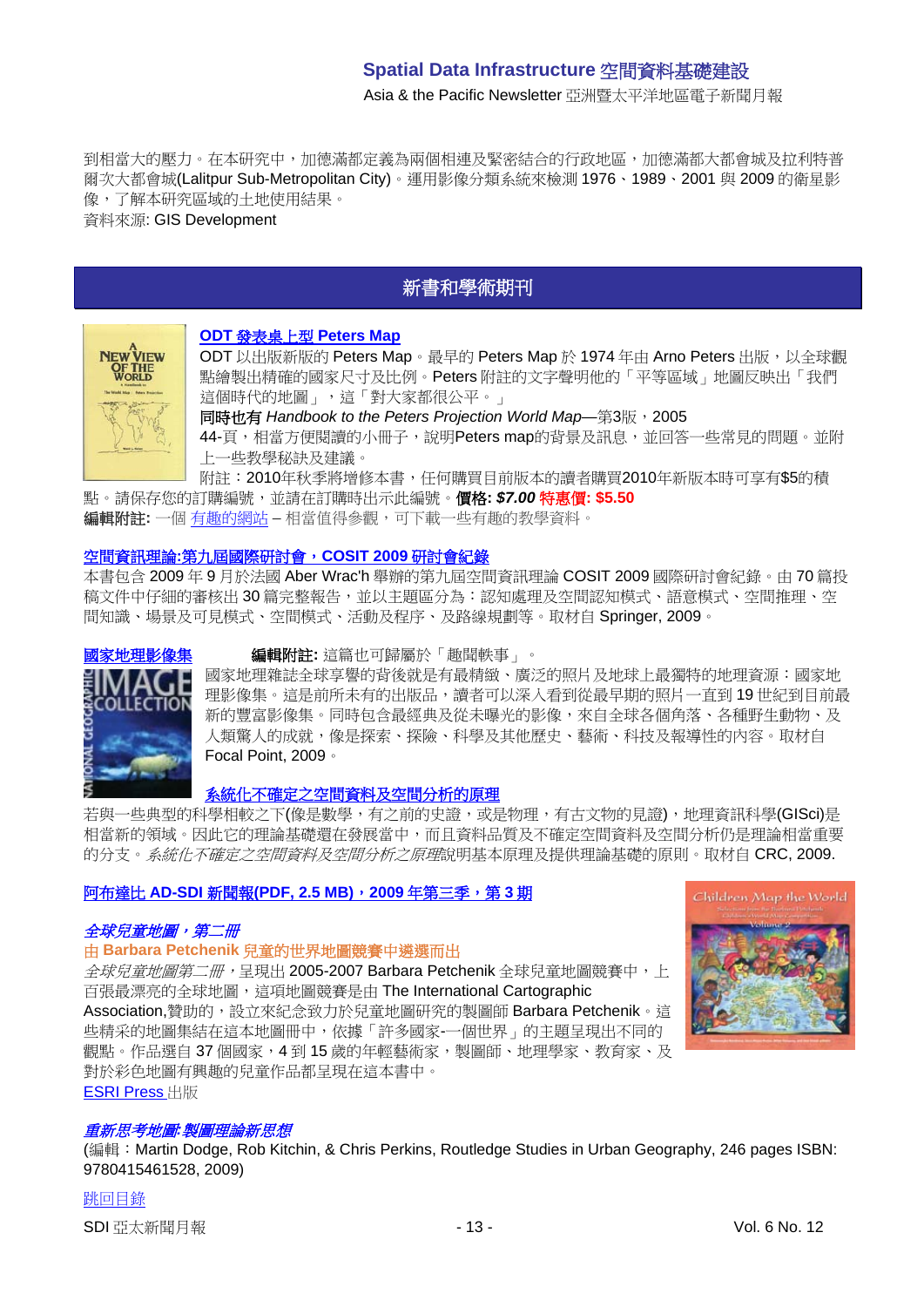Asia & the Pacific Newsletter 亞洲暨太平洋地區電子新聞月報

#### [審核](http://vector1media.com/articles/reviews/9802-rethinking-maps) :Jeff Thurston of V1 Magazine

#### 地圖就像藝術**:** [當代藝術家探討製圖學](http://www.amazon.com/gp/product/1568987625?ie=UTF8&tag=vectmedi-20&linkCode=xm2&creativeASIN=1568987625) (2009)作者 Katharine Harmon

這本書收集了 360 張彩色、與地圖相關、由知名藝術家創作的作品,像是 Ed Ruscha、Julian Schnabel、Olafur Eliasson、Maira Kalman、William Kentridge、及 Vik Muniz、以及許多較不知名的藝術家,但他們的地圖作品極 具鼓動人心的創作藝術。

#### **[Cartography 2.0](http://cartography2.org/)**

Cartography 2.0 是給對於互動及動畫地圖有興趣的學生及專業人士的免費線上知識基礎及電子教科書。 資料來源: [V1 Newsletter](http://www.vector1media.com/resources/newsletter/9804-v1-newsletter-vol-3-issue-43)

### <span id="page-13-0"></span>[跳回目錄](#page-0-0)

# 趣聞軼事



**The Box** [已從全球之旅中功成身退](http://news.bbc.co.uk/2/hi/in_depth/business/2008/the_box/default.stm) (2008年9月8日,星期一) 作者: Jeremy Hillman, BBC 商業及經濟中心編輯 The Box 是 BBC 新聞極具野心且獨特的年度計畫,將藉由標準化的貨櫃報

導全球國際貿易及全球化的情況。 這是一項要運送電視、廣播、及線上觀眾的計畫 – 報導各個讓全球經濟運轉

的故事。

我們彩繪貨櫃並標上 BBC 字樣,裝上 GPS 傳送器,以便追蹤它整年橫跨全 球的進度。The Box 將到達美國、亞洲、中東、歐洲及非洲, BBC 記者會報 導誰生產的產品及誰購買這些產品。

(編輯附註: 這項標準化貨櫃的發明革新了全球產品運輸) 更新**:** The Box 現已回到英國,於 10 月 22 日從泰國回到南安普敦。 資料來源: BBC News (4 November, 2009)

## 大地球 **–** 購買或租 **6- 8-** 或 **10** [英尺的地球](http://www.odtmaps.com/detail.asp_Q_product_id_E_Globe-giant)



各年齡層的行動主義者使用巨大的地球氣球來展示尊重地球的重要性。 這些地球常被用於環境與和平活動中。兒童已「帶著地球」從西雅圖到紐約的遊 行。這種有力的行動引起其他行動者、旁觀者及媒體的注意。懷抱著希望的兒童帶 領著全球各城市的遊行隊伍,拿著巨大的地球,表現他們對健康地球的渴望,希望 不再有戰爭,希望各年齡層的人都關切著我們共同享有的珍貴地球。這張照片是當 巨大地球用於2003年2月的紐約市和平及反戰遊行中時所拍攝的。 編輯附註: 有趣的<u>網站</u> – 相當值得參觀, 可下載一些有趣的教育資源。

其他詳細資訊請參見上個月的連結網站 [美國大眾廣播服務](http://www.pbs.org/newshour/patchworknation/) **"Patchwork Nation"**地 [圖網站](http://www.pbs.org/newshour/patchworknation/)

讀者可能也想看美國國家公共廣播[的美國經濟互動式地圖。](http://www.npr.org/templates/story/story.php?storyId=111494514). 資料來源: [Directions Magazine](http://www.directionsmedia.net/newsletters.archive/index.php?ID=1522)

## [思考今日的數位通訊](http://www.gisdevelopment.net/ezine/weekly/nov2309.htm)

*GIS Development Weekly* 的Hrishikesh Samant評論文章「改變地圖及繪圖變更」(Changing Maps and Mapping Change):

我五年前收到的郵件的數量(蝸牛信件snail mail)已大量減少。我認為有必要確認「mail」的意義,一般大眾都把 郵件與電子郵件稿混了。今天,如果我發現有一封信放在我的信箱中,我覺得自己很幸運!每條街上的大紅色信箱 已經消失了,門口的狗也很少對郵差叫了。由於今年郵件預計減少2千萬份,許多UPS的分店已陸續關門。 (編輯附註: "snail mail" 是一種 [贅詞](http://en.wikipedia.org/wiki/Retronym) 用來區別舊式郵件與新式的「電子郵件」。)

資料來源: GIS Development Weekly (23 November, 2009)

請同時參見: **[Maponics ZIP Code map shows Postal Service branch closings](http://www.gisdevelopment.net/news/viewn.asp?id=GIS:N_mpcobqutej&Ezine=nov2309§ion=News)** [美國]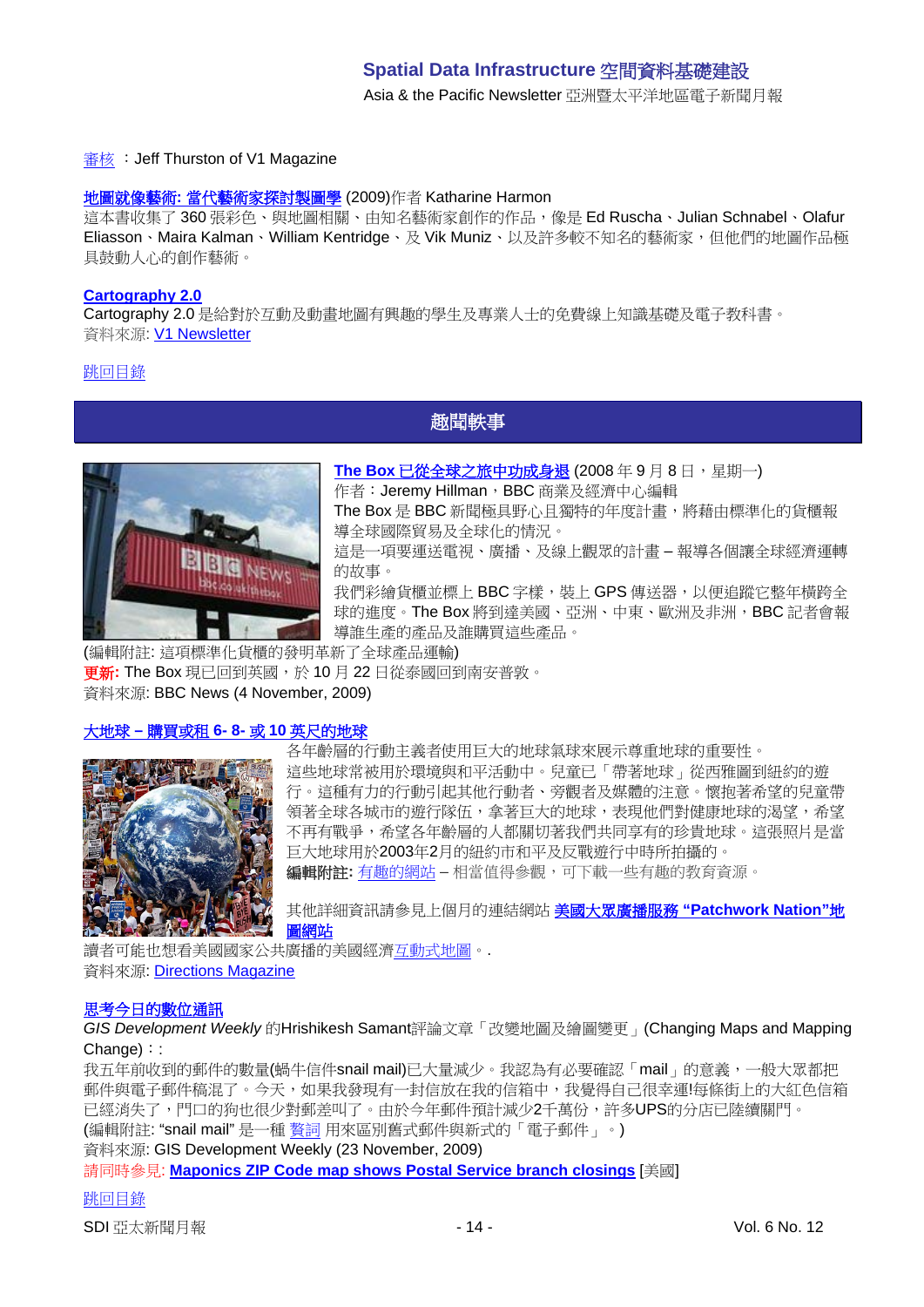Asia & the Pacific Newsletter 亞洲暨太平洋地區電子新聞月報

最近推出的Maponics套裝ZIP Code地圖資料顯示從上一次的資料推出後,ZIP Code的數量在過去3個月內已經有 了改變。這項新聞證實美國郵政服務實際上在大量的工作人力及郵件傳送基礎架構上已經有了重大的改變,從 2008年到2009年降低了2千萬件郵件後,開始進行重組。

資料來源: GIS Development Weekly (23 November, 2009) & [Maponics.com](http://www.maponics.com/About_Maponics/MaponicsNews/ZIP_Data_Captures_USPS_Changes/zip_data_captures_usps_changes.html)

**[Guinness & Google Earth](http://www.campaignlive.co.uk/channel/FoodDrink/article/950455/guinness-introduces-new-line-brings-world-life-latest-ad/)** 共同介紹**"Earth that is good for you"** 或建立你自己的領土 **[Mappery](http://mappery.wordpress.com/)** 部落格

[mappery](http://mappery.com/) 是一種由全球各地的地圖愛好者共同貢獻的真實人生收集地圖。這是首份可以讓大家透過視覺瀏覽,輕 鬆找到一些不認識的地方之相關及有趣的地圖,mappery 藉由關鍵字、地點或直接瀏覽地圖,讓人輕鬆的尋找並 探索地圖。 它包[括滑雪路線圖](http://www.mappery.com/tagsmap.php?tag=ski%20area)[、大學校園圖](http://www.mappery.com/searchmap.php?locLat=&locLong=&kw=college&location=)[、國家公園圖、](http://www.mappery.com/tagsmap.php?tag=national%20park)[交通圖、](http://www.mappery.com/tagsmap.php?tag=transportation)[主題樂園圖](http://www.mappery.com/tagsmap.php?tag=theme%20park)[、戰地圖、](http://www.mappery.com/searchmap.php?locLat=&locLong=&kw=battlefield&location=)及許多其他類型的地 圖。

如果您想了解其他資訊,請洽詢 [mappery.](mailto:info@mappery.com)

#### **Envisat** 影像**:** 從太空看地球**:** [格陵蘭的東岸](http://www.esa.int/esaEO/SEMEYWAOE1G_index_0.html)

陡峭且險峻格的格陵蘭東部,是全球最孤絕的居住地區,呈現在這個 Envisat 影像中。涵蓋 2 000 000 平方公 里,格陵蘭是全球最大的島嶼。

資料來源: ESA 'Image of the Week' & [V1 Magazine News](http://www.vector1media.com/news/headlines/9791-greenland-worlds-largest-island)

(編輯附註: 也直得參觀 ESA [圖像檔](http://www.esa.int/esaEO/SEM9UELY17E_index_0.html))

#### 地理學**:** [讓去世的作者與塵封的書籍重現光彩](http://gisined.blogspot.com/2009/11/geography-where-dead-authors-and-dusty.html)

「為什麼我需要知道這個?」你有多常聽到這個問題?對大部分的英語語言學(ELA)的老師來講,地理學並不是他 門第一個接觸的教學資源,但我發現地理空間科技對我的學生相當有幫助。一個 7 年級的學生這樣說:「杜克老 師,所有的東西都可繪成地圖。」你如何教導你的學生思考呢?我運用地理空間科技將傳統及必要的內容放到 21 世紀的教室裡,並讓我的學生開始去思考!

資料來源: GIS in Education blog & [GIS Development Weekly](http://www.gisdevelopment.net/ezine/weekly/nov2309.htm) (23 November, 2009)

#### [感恩地圖](http://faculty.wiu.edu/LR-Zellmer/thanksgiving.html)

感恩節的食物來自哪裡?西伊利諾伊大學的政府資訊及資料圖書館員 Linda Zellmer 建立一系列的區域密度圖,用 來找出 1997、2002、及 2007 一般出現在感恩節桌上的食物是哪些州生產的。這些產品(像是番薯、綠豆、及蔓 越莓)以地圖顯示收成公頃數及每個州生產多少火雞。Zellmer 將這些項目都放在她稱之為「感恩晚餐在哪裡生產 的?」的海報上。2002 及 2007 的數據也有 DBF、CSV 或 Excel 格式。 資料來源: GIS Lounge (感謝 Wonkug Baek)

#### <span id="page-14-0"></span>[跳回目錄](#page-0-0)

教育訓練

#### [肯亞的人口統計與健康調查](http://www.measuredhs.com/wn1/reports/Demographic%20health%20surveys_final%20flyer.pdf) **(DHS)**課程

University of Nairobi Enterprises and Services Ltd 於 2010 年 6 月 21-25 日將在肯亞奈洛比提供人口統計與健康 調查的短期專業課程。這項課程提供 DHS 調查的概略及如何運用 DHS 資料來改善健康方案。

人口統計與健康調查(DHS)是最具全國代表性的家庭人口調查,可提供資料監控及評估各區的人口、健康及營養 狀況。人口統計及健康調查提供各國家標準化的工具取得有效監控國家方案的指標,像是 HIV/AIDS、國家的健康 及家庭規劃服務等。 カランド インファイル アクション おおところ おおところ おおところ おおところ (Solar Magnetic Music)

資料來源: Kate Lance

#### [亞洲全球導航衛星系統](http://www.asmmag.com/news/workshop-for-asian-gnss)(GNSS)工作坊 請於 **12** 月 **20** 日以前提出申請

討論如何發展亞洲及太平洋全球導航衛星系統(GNSS)的工作坊即將於曼谷舉行,該工作坊接續 08年12月於越 南河內所舉辦的太平洋太空區域論壇(APRSAF-15)。本次亞洲海洋國家區域工作坊將會於 2010 年 1 月 25-26 日 舉辦,就在 APRSAF-15 之前。此次的太平洋太空區域論壇(APRSAF)是由亞太區太空機構的協會舉辦,而此次 GNSS 的工作坊將會同時由日本宇宙航空研究開發機構的衛星定位研究及應用中心共同協辦,以及曼谷的地球資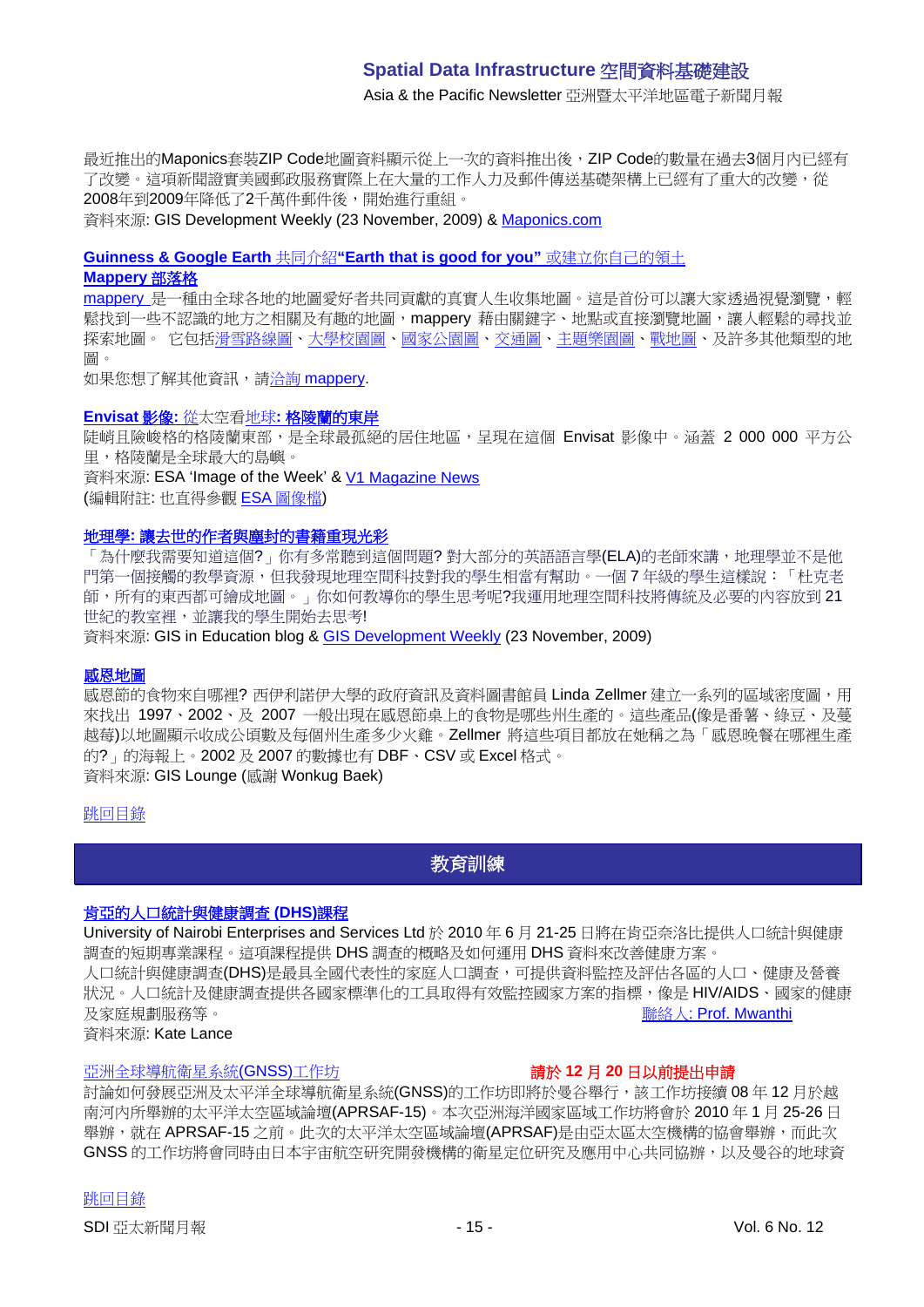Asia & the Pacific Newsletter 亞洲暨太平洋地區電子新聞月報

訊和太空科技發展中心。其他詳細資訊請參[見這裡。](http://www.multignss.asia/pdf/Invitation_Letter_Multi-GNSS_Workshop(WEB).pdf) 資料來源: [Asia Surveying and Mapping Magazine](http://au.mg2.mail.yahoo.com/dc/launch?.gx=1&.rand=18q4rthesepum)

# [墨爾本大學之](http://www.unimelb.edu.au/)[空間資訊科學碩士課程](http://www.eng.unimelb.edu.au/Postgrad/MEng/grad_msis.html)

空間資訊科學碩士課程適合任何正在尋求一個可以應用理論技巧或已有一些空間資訊運用經驗並想在他們的專業 領域中成為空間從業人員的大學畢業生。

#### 林業 **GIS** [使用者群組開放會員資格](http://www.vector1media.com/news/top-stories/53-corporate-news/8187-forestry-gis-user-group-opens-for-membership)

ESRI 已針對林業與林地的客戶啟用新的使用者群組。這項新成立的 ESRI 林業群組(EFG)將為林業從事人員提供 商業解決方案、志趣相投的專業人士網絡、及發展專業性成長。 資料來源: Vector1Media

#### **UNIGIS MSc now in Australia**

澳洲現透過 ACT 坎培拉大學的 UNIGIS 研究中心提供國際 UNIGIS MSc 碩士學位。歡迎學生申請由坎培拉大學 及奧地利薩爾茲堡大學共同進行的課程。

這座新成立的 UNIGIS 研究中心由坎培拉大學應用生態學學院的 Prof. George Cho 帶領。它將提供對於 GIS 及地 理信息學有興趣的專業人士遠距教學課程。MSc 的課程將在 2009 年之後與實地工作坊一起開始,並讓學生取得 國際認可的學位。

資料來源: [http://www.unigis.net](http://www.unigis.net/)

## **[Trimble](http://www.trimble.com/mgis/webinars.shtml)** 研討會

Trimble 將會針對全球定位系統和地理資訊系統有興趣的人士開始舉辦一連串的網路研討會,他們將會提供 4-6 週 的研討會,而即將舉辦的研討會包括: 介紹新猶馬(Yuma)的軍用手提式電腦和視訊遠端管理系統,詳細資訊請參 見 [Trimble](http://www.trimble.com/mgis/webinars.shtml) 網站。

資料來源: [Asian Surveying & Mapping](http://www.asmmag.com/news)

#### 網路地圖美術館

## [網路地圖美術館](http://www.directionsmag.com/webmapgallery/) |[提供網路地圖](http://www.directionsmag.com/webmapgallery/?duty=Contribute)

網路地圖美術館可讓讀者看到其他地理空間專家已經創造出來的成果,我們鼓勵您也提供作品,讓所有人都能夠 從目前已有許多產業使用的地理空間應用範疇受益。歡迎點選「提供網路地圖」選項來加入您的網路地圖應用, 並盡可能附上相關資料說明您的作品。

資料來源: 方向雜誌[\(Directions Magazine\)](http://www.directionsmedia.net/newsletters.archive/index.php?ID=1507)

#### **ESRI** [所舉辦的地理資訊系統訓練](http://training.esri.com/gateway/index.cfm?fa=trainingOptions.gateway)

ESRI 現在提供超過 40 種初階、中階以及高階領導人的地理資訊系統課程,有各種訓練及場次,包括

- 美國 ESRI 學習中心所提供的線上影音訓練課程
- ESRI 學習中心所提供的電話會議訓練課程

#### 線上虛擬教室,提供學生在自己的工作場所或用家裡電腦就能受訓

資料來源:GIS News

# 獎學金及補助

## <span id="page-15-0"></span>**52** 屆 **North 2010** 年學生地理信息創新獎 **[Student Innovation Prize for Geoinformatics 2010](http://52north.org/index.php?option=com_content&view=article&id=324:52n-ip-2010&catid=35:news-lnews-mila&Itemid=252)**

再一次,52°North 地理信息學生創新獎。

這項競賽的目的在於鼓勵學生在地理信息學的領域中研究發展並落實創新概念。得獎團隊將有機會與52°North 的 學生及學術人員進一步開發其概念。每個組員的獎金為1,000,每組最多可獲得3,000歐元。獎金將於整個工作成 功完成後支付。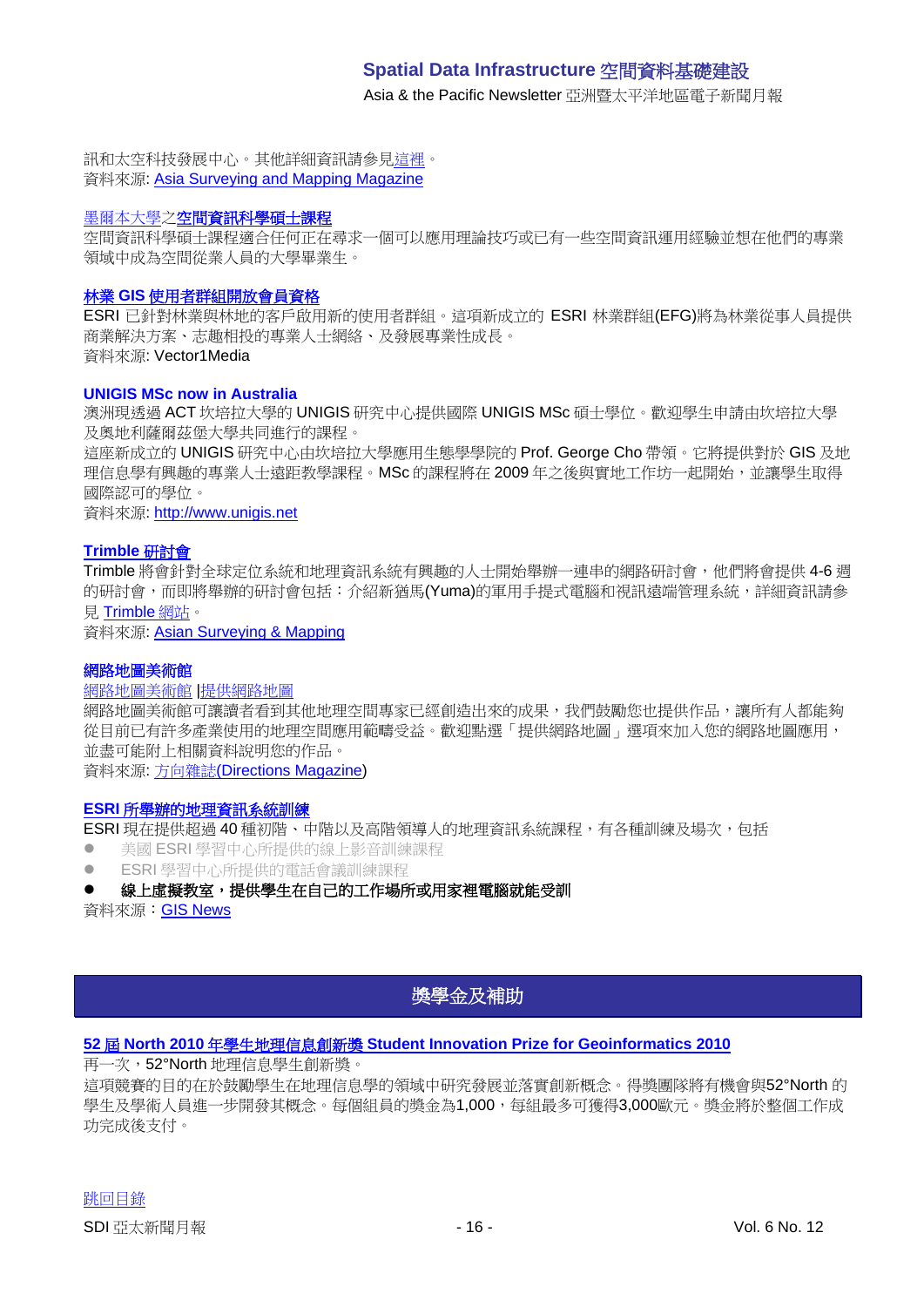Asia & the Pacific Newsletter 亞洲暨太平洋地區電子新聞月報

歡迎所有地理信息學、計算機科學、商業資訊科學、媒體資訊科學及其他地理信息相關領域的學生(還未完成地理 信息/資訊/計算機科學碩士學位或大學學位)參加。歡迎學生以個人或小組(2-3 人)的方式報名參加。

PDF [廣告傳單](http://52north.org/images/stories/52n/admin/docs/IP2010/52n_prize_call_for_entries_2010.pdf)

# 概念申請截止日期:**2009** 年 **12** 月 **15** 日 [聯絡資訊](mailto:52nprize@52north.org).

資料來源: Kate Lance

#### **NAVTEQ** [全球定位資訊解決方式挑戰賽](http://developer.navteq.com/site/global/market/lbs_challenge/p_lbs_home.jsp)

NAVTEQ 全球定位資訊解決方案挑戰重點放在促進新的全球定位資訊解決方案(location-based solutions, 簡稱 LBS)無線工具的可行性發展,這個全球定位資訊解決方案的挑戰已成為無線上網產業的首要活動,以及全球定位 資訊解決方案創新和機會的象徵。從商業應用到體育活動、旅遊和安全方面,整合 NAVTEQ 的數位地圖資料及 其精準度和豐富性能夠幫助以動態的定位科技為我們發掘新一代的定位資訊解決方案。 此次將由五個區域的專業評審選出這次研討會的得主,自從全球定位資訊解決方案挑戰啟動後,超過 32%的企業 被選入最後名單中,並將會得到創投公司的贊助,或是以商業發行。許多得主都是無線上網的相關廠商。 即日起開放各區域報名 歐洲-中東-非洲(EMEA)報名截止日: 2009 年 10 月 30 日 歐洲-中東-非洲(EMEA)解決方案提案截止日:2009 年 11 月 20 日 北美洲報名截止日: 2009 年 11 月 20 日 北美洲解決方案提案截止日:2010 年 1 月 8 日 印度報名截止日: 2009 年 12 月 11 日 印度解決方案提案截止日: 2010 年 1 月 22 日 南美洲報名截止日: 2010 年 2 月 12 日 南美洲解決方案提案截止日: 2010 年 3 月 12 日 亞太區 (APAC) 報名截止日: 2010 年 3 月 5 日 亞太區 (APAC) 解決方案提案截止日: April 9, 2010 如需進一步的資訊,請點[選此處](http://www.nn4d.com/site/global/market/lbs_challenge/p_lbs_home.jsp) 感謝 Kate Lance 和 Wonkug Baek 提供此挑戰活動的資訊

## 地理雜誌的新賽事

地圖雜誌目前正在舉辦比賽,使用 **[JoM GeoRSS feed](http://journalofmaps.com/about.php?helpfile=smartyRSS.xml)** 和 GoogleMaps API,以發展出最好的 Google Maps 混合 計畫。此次競賽將從即日起到 09年12月 31日(週四)的 11:59pm 為止。參加辦法相當簡單:只要 email 至 ooodlemap@journalofmaps.com,提供您計書摘要以及程式連結,或是計書首頁的連結即可。得獎者將可得到 200 英鎊(以 PayPal 支付)。 資料來源:[GIS Lounge](http://gislounge.com/journal-of-maps-google-maps-mashup-competition/)

#### **Earn a PhD in Fuxin**

中國阜新遼寧工程技術大學的 Professor Xu Aigong 正在徵求 PhD 學生在其指導下進行研究。他的研究領域包括 測地學及地理空間信息學、GNSS、GIS 及智慧交通系統。學生可獲得 2010 遼寧省政府獎助方案的獎學金。詳細 資訊請 Email [Prof. Xu](mailto:%22xu_ag@126.com%22) 。

# **Karl Kraus** 獎 **- ISPRS** 宣布新獎項

"Karl Kraus 獎"是頒發給攝影測量學、遙測、及空間資訊科學領域的傑出教科書作者獎。特別設立這個獎項來紀 念全心奉獻於教科書編撰的老師及作者 Karl Kraus 教授。

第一個獎項將在 2010 年 7 月 4 日於維也納舉行的 ISPRS 一百週年慶大會中頒發。規章第一條聲明:

"Karl Kraus 獎"是頒發給攝影測量學、遙測、及空間資訊科學領域的傑出教科書作者獎,以 ISPRS 的官方語言之 一撰寫,而且該書需在呈報予 ISPRS 每四年一次的大會開始前的 8 年內出版。每次最多能獲頒兩個獎項。

[完整規章](http://www.isprs.org/documents/awards.aspx) 請參見 [ISPRS](http://www.isprs.org/) 網站。

可由 ISPRS 普通會員提名,或由作者本身,會同三份提名教科書於 2010 年 1 月 1 日以前送達 ISPRS 秘書處 : CHEN JUN

National Geomatics Centre of China 28, Lianhuachixi Road, Haidian, Beijing 10083

#### PR CHINA

[跳回目錄](#page-0-0) SDI 亞太新聞月報 - 17 - 17 - 17 - 17 - 19 - 10 - 12 - 19 - 10 - 12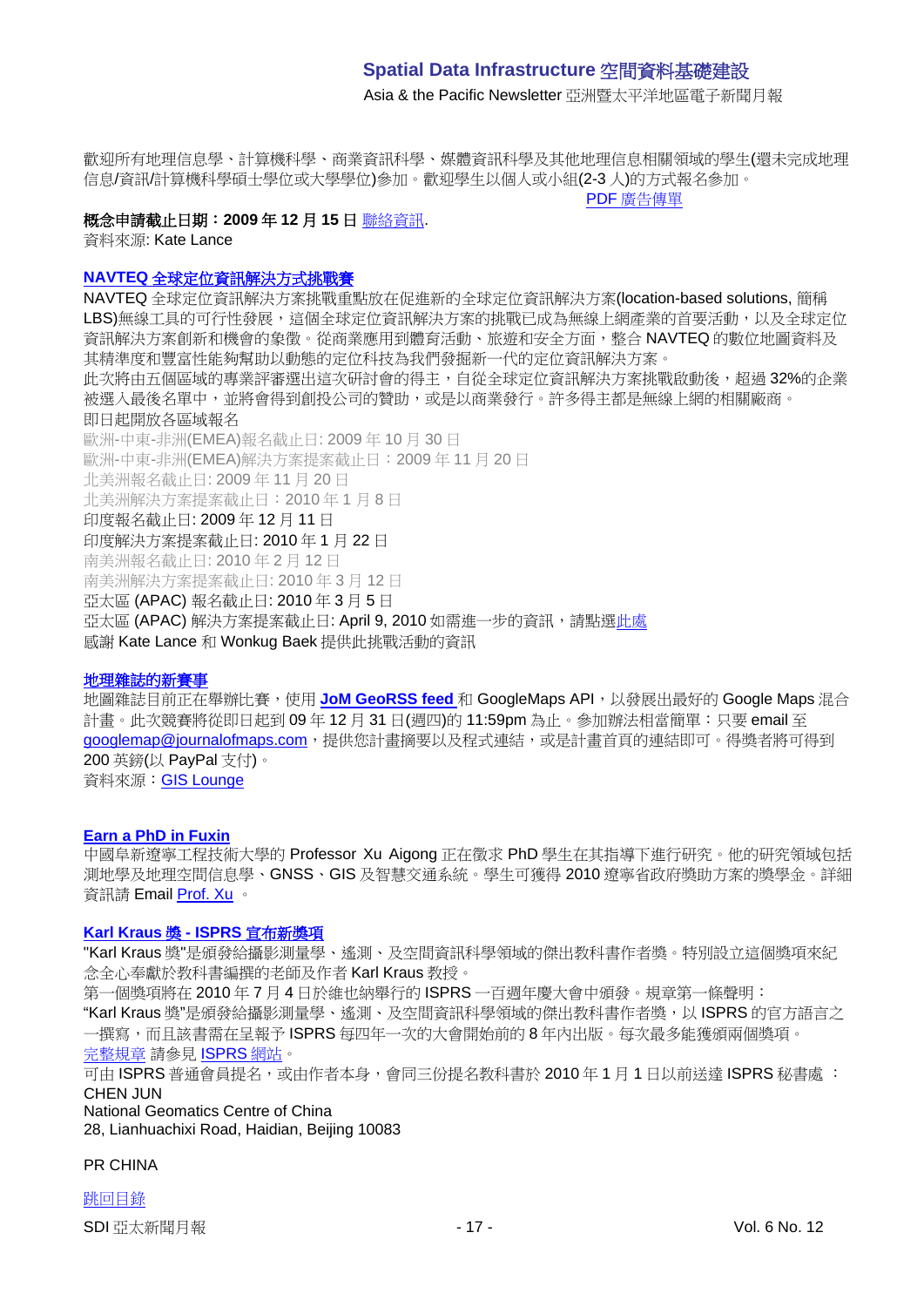Asia & the Pacific Newsletter 亞洲暨太平洋地區電子新聞月報

Tel: +86 10 6388 1906 Fax: +86 10 6388 1905 Email: [isprs@nsdi.gov.cn](mailto:isprs@nsdi.gov.cn) Email: [chenjun\\_isprs@263.net](mailto:chenjun_isprs@263.net)

國際攝影測量學及遙測學會(ISPRS)為非政府組織,致力於發展攝影測量學、遙測及空間資訊科學之新進知識、 研究、開發、教育與訓練的國際合作。ISPRS 也致力於將地理空間資訊應用於人類的福利與環境的永續性上。該 學會以種族、宗教、國籍或政治理論平等的理念運作。ISPRS 目前已有來自 90 個國家, 186 位代表政府、學術 及產業機構的會員。ISPRS 隸屬於 ICSU、The International Council for Science and of GEO、The Group on Earth Observation 的會員,而且是聯合國認定的非營利機構。其他詳細資訊請 參見 [這裡](http://www.isprs.org/) 資料來源: [Directions Magazine](http://www.directionsmag.com/press.releases/?duty=Show&id=39338)

<span id="page-17-0"></span>[跳回目錄](#page-0-0)

工作機會

# 線上空間工作(澳洲)由於申請截止日即將到期,編輯群將會提供網站予需了解工作詳情者直接進入了解內容: <

<http://www.spatialjobs.com.au/> >和

< [http://www.GISjobs.com.au](http://www.gisjobs.com.au/) >

#### 您想尋找加拿大的地理資訊系統**-**地理測量工作嗎**?**

以下是一些相關網站: 1) 加拿大地理測量工作網[\(Geomatics Canada Job Site](http://geomaticscanada.com/jobs.cfm)**)**; 2) [GeographyJobs.ca;](http://www.geographyjobs.ca/) 3) [GoGeomatics Canada;](http://canada.gogeomatics.net/frmHome.aspx) 4) 地理測量就業中心[\(Geomatics Employment Center](http://gisjobs.ca/)**)** 資料來源: V1 Magazine

<span id="page-17-1"></span>[跳回目錄](#page-0-0)

# 會議活動內容

**[18th United Nations Regional Cartographic Conference for Asia and the Pacific](http://unstats.un.org/unsd/methods/cartog/Asia_and_Pacific/18/18th-UNRCC-AP-Docs.htm)** 第 18 屆聯合國亞太地區區 域製圖會議(曼谷,2009 年 10 月 26 至 29 日)

# 第 **23** [屆地球觀測衛星委員會](http://conference.gistda.or.th/ceos2009/) **(CEOS)**大會

(2009 年 11 月 3-5 日,泰國普吉島) [議程及簡報](http://www.symbioscomms.com/ceos2009/ceos23agenda.html). 資料來源: Kate Lance

**2009** [年超級地圖會議活動內容已出爐](http://www.supermap.com/events/SGC2009/index.asp)

超級地圖現已於網站公佈議程。

#### [中亞興起的地理資訊系統景觀](http://vector1media.com/events/event-coverage/8841-emerging-gis-landscapes-in-central-asia)

第三屆中亞地理資訊系統會議由會議主席 Akylbek Chymyrov 以及地理資訊系統科學亞洲中心奧地利中部的 Josef Strobl 共同主持(Austria-Central Asia Centre for GIScience < [http://www.aca-giscience.org](http://www.aca-giscience.org/) >),於 8 月 28 日在捷 克比時凱克(Bishkek)的建築及運輸大學舉辦,會議極為成功。這場兩天的活動將聚集從中亞各國前來和中歐的講 者,以及來自俄羅斯、印度、伊朗、美國以及其他國家的代表前來參加這場國際性的盛會。 所有與會貴賓都已於註冊時收到會議議程(由建築及運輸大學與薩爾茲堡大學地理資訊學中心共同出版),欲知更 多詳情,請上 [www.aca-giscience.org/gisca.](http://www.aca-giscience.org/gisca)網站。

## **2009** 地圖非[洲會議報告](http://www.gisdevelopment.net/magazine/global/2009/October/50.htm)[及議程現](http://mapafrica.gisdevelopment.net/2009/proceeding/index.htm)在公布

[跳回目錄](#page-0-0) SDI 亞太新聞月報 - 18 - Vol. 6 No. 12 資料來源: Kate Lance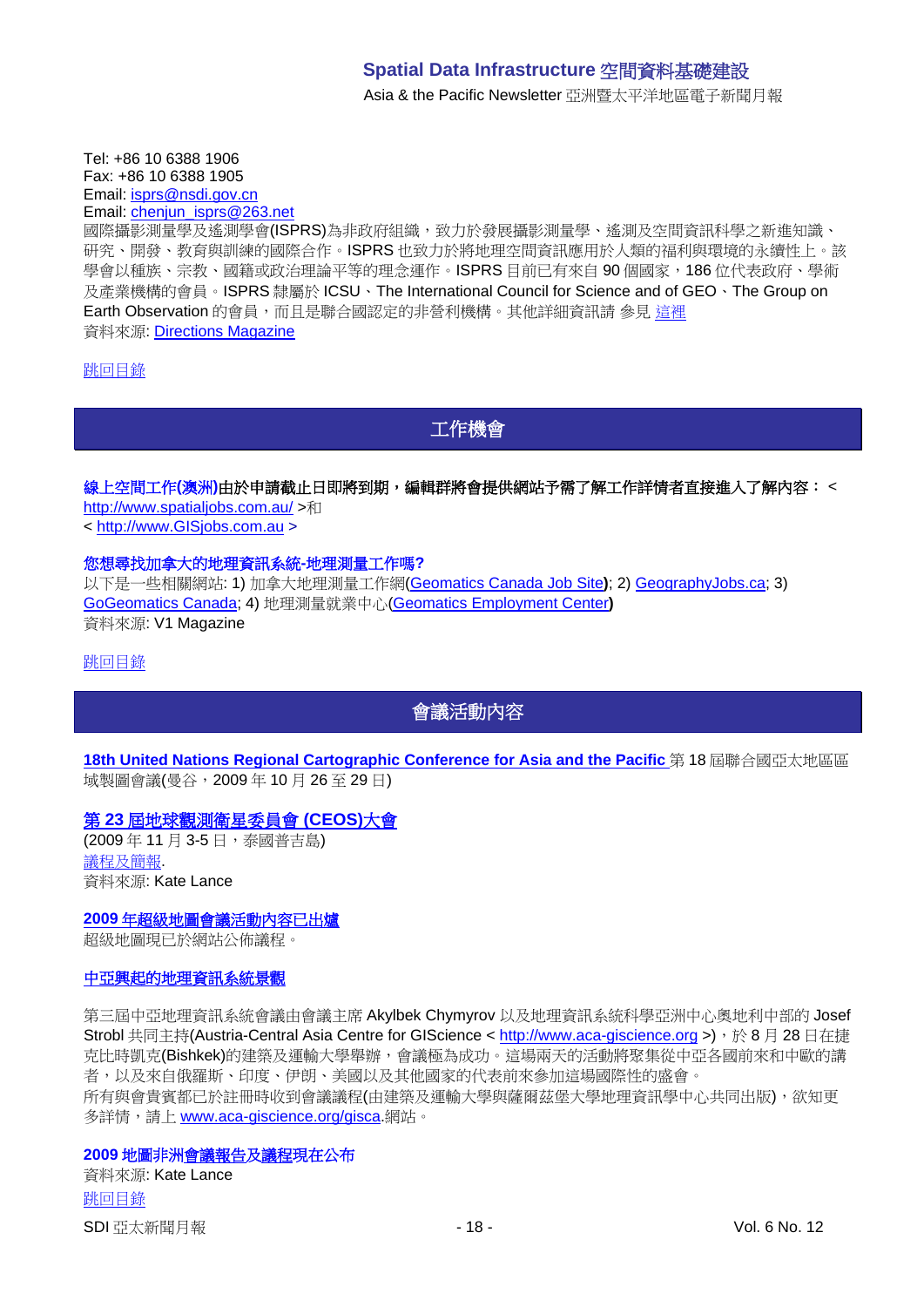Asia & the Pacific Newsletter 亞洲暨太平洋地區電子新聞月報

# 第七屆 **FIG** 區域會議:以空間資料服務大眾**(**越南河內**)**

第七屆 FIT 區域會議簡報現在可從會議網站上閱讀: http://www.fig.net/pub/vietnam/ 資料來源: **[FIG](http://www.fig.net/pub/vietnam/)**

## **GEOINT 2009** 研討會紀錄

美國地理空間情報基金會(United States Geospatial Intelligence Foundation)的 GEOINT 研討會(德州聖安東 尼,10 月 19-22 日)今年進行重大的改革。過去的研討會提供廣泛的地理空間解決方案,而現在則著重於衛星影 像及(特別是今年)可播放視訊(full motion video. FMV)的發展。看起來似乎較沒有著重在 GIS 技術上,而是著重於 遙感探測上。主編 Joe Francica 提供了由會議參展者提供的技術概括整理。 來源及連結:[Directions Magazine](http://www.directionsmedia.net/newsletters.archive/index.php?ID=1516) 提供更詳細及最新資訊 [連結](http://www.directionsmag.com/article.php?article_id=3319)

#### **ESRI** 健康地理資訊系統會議最新訊息

加州,紅地(Redlands) - 2009 年 10 月 13 日 - 使用地理資料系統技術能夠找出健康及人類服務中的缺點,確保 成果較好,這是 2009年 ESRI 健康地理資訊系統會議的主題,該會議的最新成果請點選此處 資料來源: [Geoconnexion](http://www.geoconnexion.com/geo_news_article/ESRI-Health-GIS-Conference-Update/6769)

#### 澳洲雪梨的 **FOSS4G** 會議 (從亞洲測量及製圖雜誌)

#### 頌讚 **[FOSS](http://www.asmmag.com/news/in-praise-of-foss)**

Paul Ramsey 以非常激勵人心的演講方式,為今天早上(10月21日)在雪梨舉辦的 FOSS4G 會議點亮不少光采, 他針對近期內免費且公開的軟體,尤其是提供地理資訊的軟體著墨不少。他的論點是免費軟體和專利軟體間的差 異比你想像中的少很多。

#### **Anzlic** [為創作共用](http://www.asmmag.com/news/anzlic-to-endorse-cc)**( CC)**背書

根據 FFOSS4G 會議於本週雪梨舉辦的的 Warwick Watkins 簡報公布內容,澳洲及紐西蘭空間產業的龍頭- Anzlic 預計將為創作共用(Creative Commons, 簡稱 CC)背書,以共享資料組。

[封面及](http://apb.directionsmag.com/archives/6687-FOSS4G-Coverage-II.html)[更多內容請](http://www.directionsmag.com/article.php?article_id=3314)上「方向」雜誌部落格

<span id="page-18-0"></span>[跳回目錄](#page-0-0)

# 會議及活動

如欲知道更多主要國際活動的近期詳情,請上我們 GSDI 網站[上近期會議清單的](http://gsdi.org/events/upcnf.asp)網頁

#### **2010 FIG** [正式會議前議程](http://www.asmmag.com/news/fig-2010-pre-congress-program)

將於 2010 年 4 月 11-16 日於雪梨舉辦的 FIG 測量會議現在開放線上報名!當地調查員 John Brock 已整理好即將 在這兩天的研討會中辦理的歷史講座(4 月 9-10 日)。科技相關的旅遊行程,包括搭船至歷史悠久的丹尼斯堡等安 排妥當。

資料來源: [Asia Surveying and Mapping Magazine](http://www.asmmag.com/news/fig-2010-pre-congress-program)

#### 編輯部歡迎電子報訂閱讀者踴躍投稿會議及活動專欄

| 日期       | 地點   | 活動                                            |
|----------|------|-----------------------------------------------|
| 2009年12月 |      |                                               |
| 12月1至4日  | 蘇瓦   | 太平洋地理資訊系統 (GIS) 與遙感探測 (RS) 使用者大會              |
|          | 斐濟   | 南太平洋大學(University of the South Pacific) 蘇瓦 斐濟 |
|          |      | 網站                                            |
| 12月1至3日  | 黃金海岸 | 2009 國際全球導航衛星系統學會 (IGNSS) 研討暨展示會              |
|          | 澳洲   |                                               |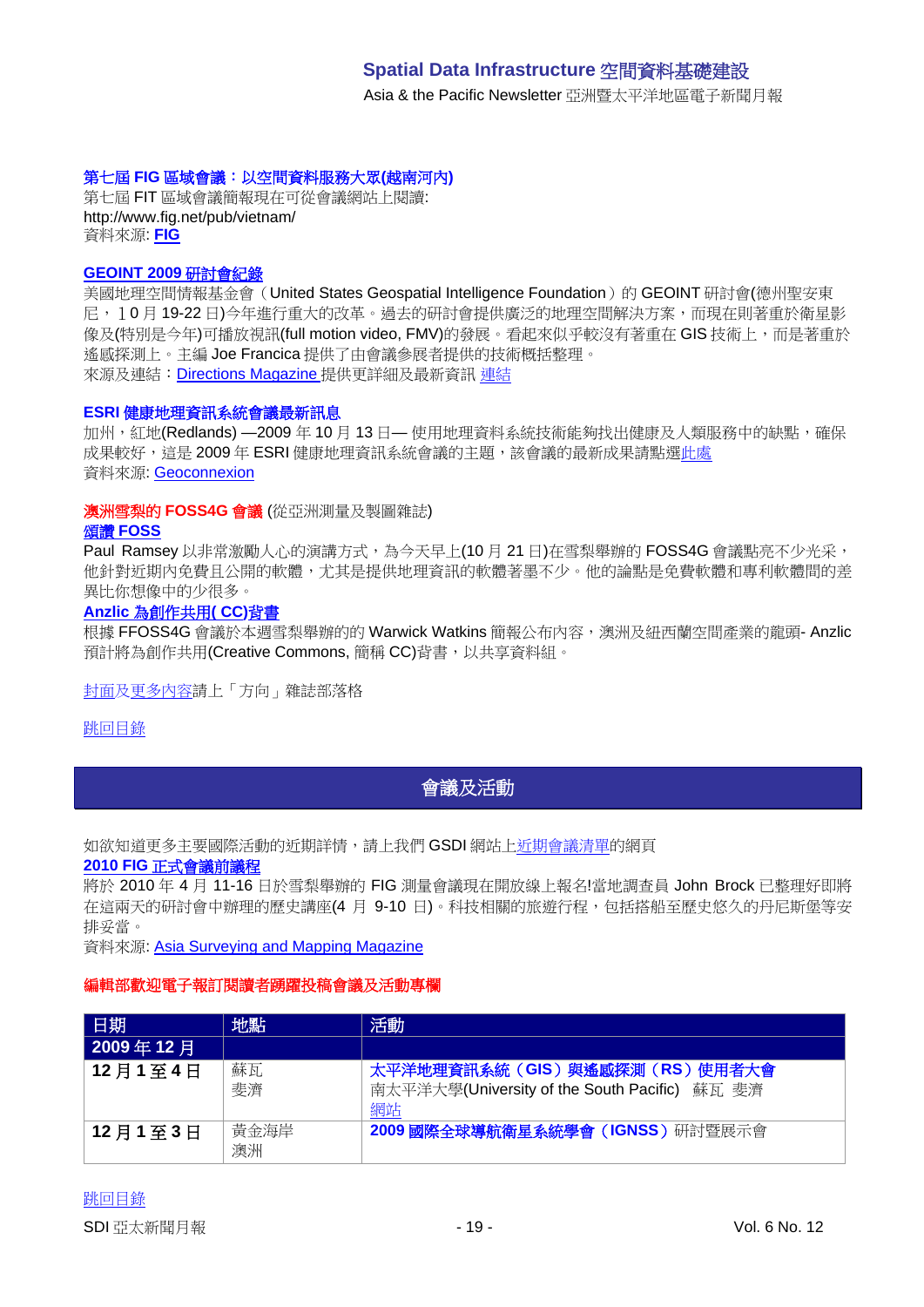Asia & the Pacific Newsletter 亞洲暨太平洋地區電子新聞月報

| 12月1至3日    | 莫斯科        | Scanex 第四屆國際研討會"Earth from Digital Space - the most                                                                           |
|------------|------------|-------------------------------------------------------------------------------------------------------------------------------|
|            | 俄羅斯        | effective solutions"(從數位空間看地球 - 最有效率的解決方案)<br>Email                                                                           |
| 12月2至4日    | 瓦倫西亞       | 由地方基礎建設與交通部 (Regional Ministry of Infrastructure and                                                                          |
|            | 西班牙        | Transport (CIT)) 所舉辦的The 5th Edition of the gvSIG                                                                             |
|            |            | Conference將於瓦倫西亞集會與展示中心(Feria Valencia                                                                                        |
|            |            | Convention and Exhibition Center)舉行,今年依舊將舉辦                                                                                   |
|            |            | eclipseDay o                                                                                                                  |
|            |            | 第五代gvSIG研討會之論文開始公開徵求投稿。即日起論文提案可寄                                                                                              |
|            |            | 到此電子信箱帳號,由科學委員會評審是否納入會議議程。共有兩種                                                                                                |
|            |            | 發表形式:論文或海報。關於發表形式的詳細規定請參見論文報告                                                                                                 |
|            |            | 區。摘要截止日期為9月21日。.                                                                                                              |
|            |            | 請同時參見 < http://jornadas.gvsig.org/how-to-collaborate >                                                                        |
|            |            | email to.                                                                                                                     |
| 4 December | 哥本哈根<br>丹麥 | <b>Creating convincing charts, maps and diagrams on climate</b><br>change - workshop at COP15, December 4, 2009 in Copenhagen |
| 12月7至9日    | 國家展覽中心     | 2009 全球空間科技論壇                                                                                                                 |
|            | 阿布達比       | 高水準的講者、熱衷空間與專業人士皆歡迎投稿,由科學委員會評審                                                                                                |
|            |            | 是否進行口頭發表。發表名額有限,所有投稿之稿件將交由評審團來                                                                                                |
|            |            | 進行過濾,評審團擁有最終定奪權。投稿必須與被提議納入研討會討                                                                                                |
|            |            | 論之其中一主題相關,並以英文書寫。欲投稿者,請將文件寄到                                                                                                  |
|            | 亞美達巴德      | email •<br>ISPRS International Workshop on "Impact of Climate Change                                                          |
| 12月17至18   | 印度         | on Agriculture" 氣候變遷對農業之影響國際研討會                                                                                               |
| 日          |            |                                                                                                                               |
|            |            |                                                                                                                               |
| 2010年1月    |            |                                                                                                                               |
| 1月6至8日     | Redlands   | 第一屆地理設計高峰會                                                                                                                    |
|            | 美國加州       | 地理設計就是將地理資訊系統(GIS)帶入任何形式的設計過程,如                                                                                               |
|            |            | 發展社區計畫或是進行科學研究。來自全球的與會者將介紹第一代的                                                                                                |
|            |            | 地理設計概念、科技與呈現不同領域的與會者們之經驗的工具、草<br>圖。                                                                                           |
| 1月19至21日   | Epicentre  | <b>MapIndia 2010</b>                                                                                                          |
|            | 印度古爾岡      | Map India 2010 的承辦單位 - 第十三屆印度地理空間資訊科技與應                                                                                       |
|            |            | 用研討暨展示會 - 徵求會議論文摘要投稿。會議將於 1 月 19 日至                                                                                           |
|            |            | 21日期間於古爾岡之 Epicentre 進行。會議主題為「定義印度地理空                                                                                         |
|            |            | 間遠景」。                                                                                                                         |
| 1月26至29日   | 普吉         | 16th Session of Asia-Pacific Regional Space Agency Forum                                                                      |
|            | 泰國         | <b>APRSAF-16 (2010)</b>                                                                                                       |
|            |            | APRSAF 秘書處<br>c/o 日本宇宙航空研究開發機構                                                                                                |
|            |            | 1-6-5 Marunouchi, Chiyoda-ku, Tokyo 100-8260 Japan                                                                            |
|            |            | APRSAF-16 手冊 (PDF 190KB)                                                                                                      |
|            |            | 按此訂閱/解除訂閱 APRSAF 電子新聞報                                                                                                        |
|            |            | <b>Email</b>                                                                                                                  |
| 2010年二月    |            |                                                                                                                               |
| 2月2至4日     | 杜林         | Gi4DM 2010 微求研討會論文                                                                                                            |
|            | 義大利        | 2010 災害管理地理資訊國際研討會(Gi4DM 2010) 的承辦單位徵求以<br>下主題之論文:「應對緊急環境事件之遙感探測與地理資訊」。同樣                                                     |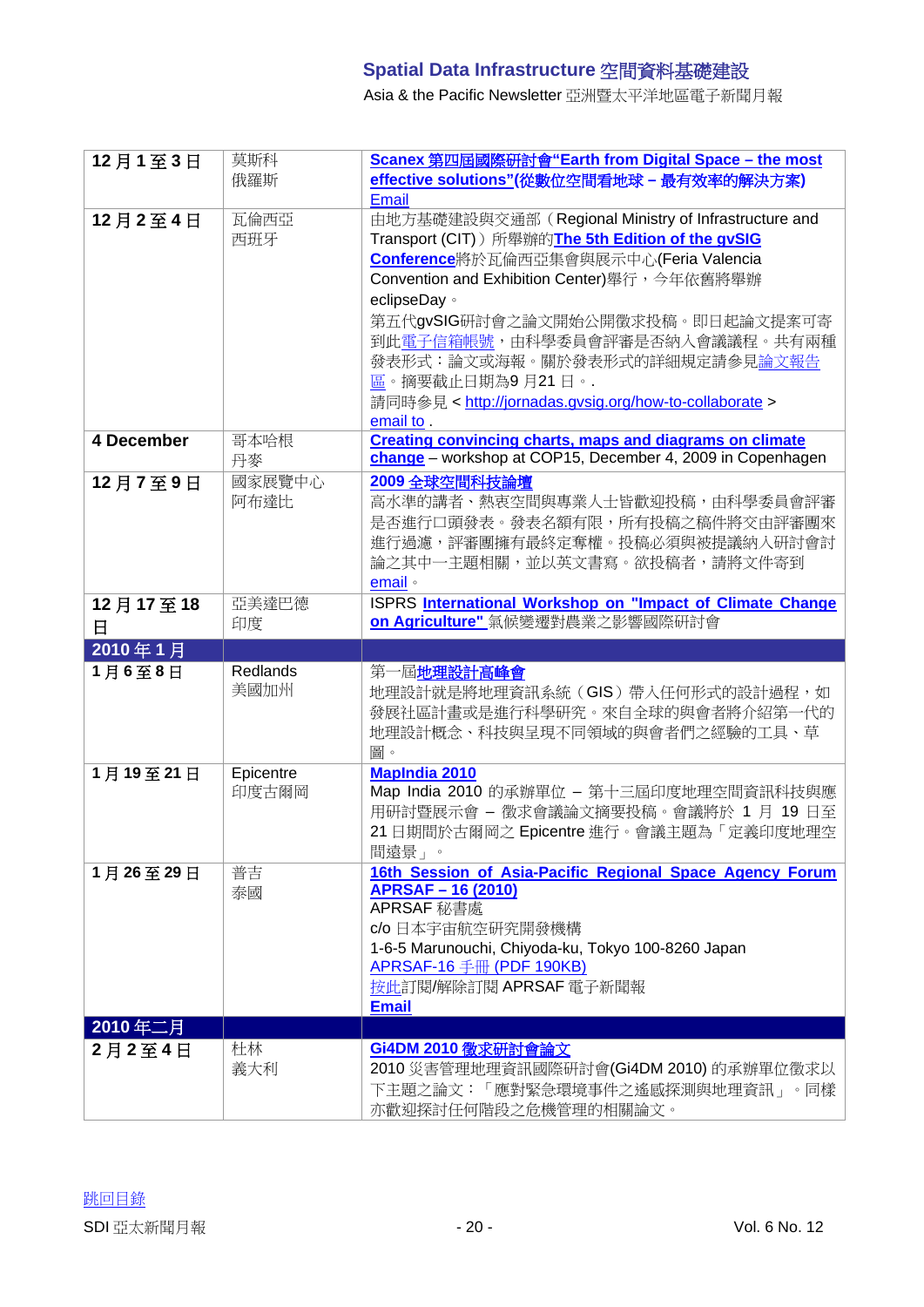Asia & the Pacific Newsletter 亞洲暨太平洋地區電子新聞月報

| 2月15至17日           | 科晉<br>印度             | 遙感探測於漁業與農業上之社會應用研討會 (SAFARI)<br>SAFARI 正籌辦一項關於遙感探測與漁業之國際研討會。研討會內容<br>廣涉多項主題,包含:遙感探測用於漁業捕獲之操作運用;評量魚類<br>健康、生長與族群之生態系統指標;氣候變遷對漁業之潛在影響等其<br>他主題。<br>摘要應以電子信件方式投遞,2009年10月15日停止收件。<br>本研討會提供固定額度之旅行支出補助給特定之與會者。                                                                                                                                                                                                        |
|--------------------|----------------------|--------------------------------------------------------------------------------------------------------------------------------------------------------------------------------------------------------------------------------------------------------------------------------------------------------------------------------------------------------------------------------------------------------------------|
| 2010年3月            |                      |                                                                                                                                                                                                                                                                                                                                                                                                                    |
| 3月3至5日             | 黃金海岸<br>澳洲           | <b>ESRI Asia Pacific User Conference and OZRI 2010</b><br>會議主題為:「地理資訊系統(GIS):開拓發展」。ERSI澳洲客<br>戶、ESRI用戶與來自亞太地區其他的經銷商皆歡迎來投遞與會議主<br>題相關之論文摘要,分享知識與經驗。本會議議程與澳洲 ERSI 國家<br>用戶研討會 - OZRI2010 聯合舉辦。                                                                                                                                                                                                                       |
| 3月22至24日<br>「最新」   | 阿布達比<br>阿拉伯聯合大公<br>國 | <b>Map Middle East 2010</b><br>聯絡資訊<br>2010年中東地圖繪製                                                                                                                                                                                                                                                                                                                                                                 |
| 3月23至26日           | 九州產業大學<br>日本福岡       | 第五屆地理分析、都市模型、空間統計國際工作坊<br><b>GEOG-AN-MOD 10 與 2010 計算科學及其應用國際研討會 (ICCSA</b><br>2010) 共同舉行。<br>重要日期<br>2009年11月10日:完整論文投稿截止日<br>2009年12月7日:錄取通知<br>2010年1月8日: 最終版論文 (Camera Ready Paper)截稿日<br>2010年3月23-26日: 2010 計算科學及其應用國際研討會<br>(ICCSA 2010)<br>欲了解更多相關訊息或疑問,請以 E-mail 聯絡 Giuseppe Borruso<br>(University of Trieste, Italy<br>or Beniamino Murgante (University of Basilicata, Italy)                          |
| 2010年4月            |                      |                                                                                                                                                                                                                                                                                                                                                                                                                    |
| <b>11-16 April</b> | 雪梨<br>澳洲             | 國際測量師聯合會 (FIG) 2010年度大會<br>聯絡方式<br>email<br>摘要投稿截止日為 2009年9月22日<br>其他網址<br>FIG 2010 會前議程<br>2010年4月11日至16日於雪梨舉行之國際測量師聯合會(FIG)<br>2010年度大會線上申請開放中。澳洲本土測量師 John Brock 於會前<br>二日安排一場歷史研討會(4月9-10日)。亦有安排技術觀摩之<br>旅, 行程包含搭乘渡船至歷史地標 Fort Denison 遺址。                                                                                                                                                                     |
| 4月12至13日           | 墨爾本<br>澳洲            | 沿岸地區及氣候變遷國際研討會(The International Symposium on<br>Coastal Zones and Climate Change (ISCZ))將於 2010年4月12<br>日至 13 日於澳洲 Monash University 舉行。到 2025年全球將有<br>75%的人口居住在沿岸地區。然而,沿岸地區面臨嚴重的社會與經濟<br>及環境問題,而水平線上升只是其中一個原因。這次的研討會將由亞<br>太網絡之全球變遷研究(Asia Pacific Network for Global Change<br>Research)贊助。<br>聯絡-註冊資訊<br>Email: Irene. Thavarajah@adm. monash.edu.au<br>聯絡 - 詳細資訊<br>Email: Charlotte.Fisher@sci.monash.edu.au |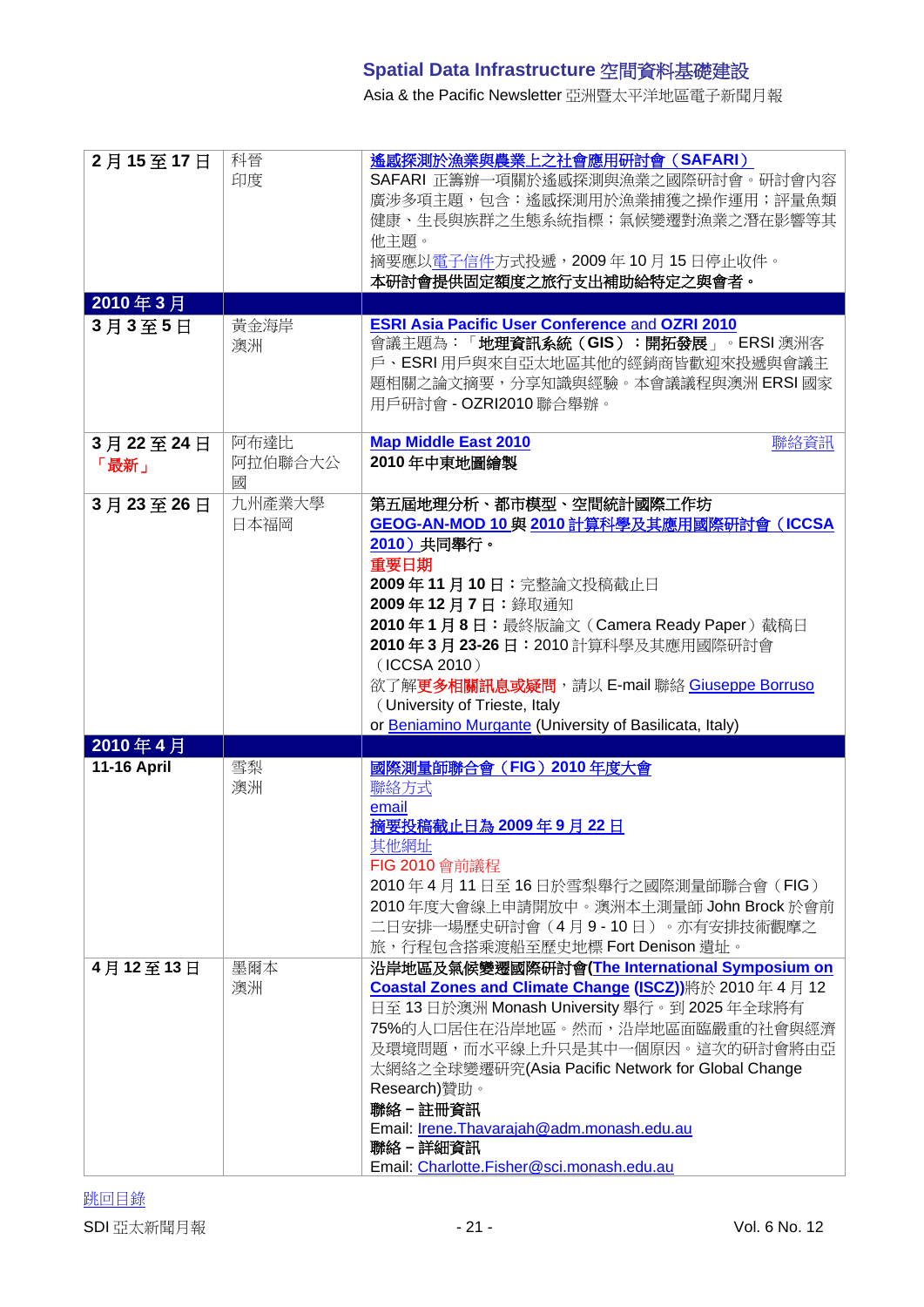Asia & the Pacific Newsletter 亞洲暨太平洋地區電子新聞月報

| 4月14至16日            | 札黑丹<br>伊朗       | 第四屆伊斯蘭世界地理學家國際大會 (ICIWG2010)<br>摘要投稿已截止<br>本大會提供機會讓伊朗學者與來自世界各地的學者進行思想交流並在<br>提出伊斯蘭世界所面臨之障礙的解決方案之同時,致力達成永續發<br>展。資訊科技發展日新月異,資訊管理以及地理資訊之新科技如:地<br>理資訊系統 (GIS) 與遙感探測 (RS) ,尤其如此,其對地理學研<br>究社群重要性更是不言而喻。<br>聯絡方式                                                       |
|---------------------|-----------------|--------------------------------------------------------------------------------------------------------------------------------------------------------------------------------------------------------------------------------------------------------------------|
| 4月25至29日<br>「更新」    | 鳳凰城<br>美國亞利桑那州  | <b>2010 GITA</b><br>Email                                                                                                                                                                                                                                          |
| 4月27至28日            | 新加坡             | <b>Spatially Enabled Government Asia - Singapore - 2010</b><br><b>亞洲空間化政府會議</b> 焦點著重於資料管理與資料分享的策略。會議中<br>將引用亞洲各國當地個案研究來說明各項政府議題,即健康、都市計<br>劃、交通、國防、環境等,之不同的地理空間應用。                                                                                                 |
| 4月26至29日            | 仙台<br>日本        | PICES Symposium 為一「探討氣候變遷對魚類及漁業之影響:預<br>測影響、估計生態系統之回應與評量管理策略」的國際研討會。<br>摘要投稿截止日: 2009年11月30日<br>補助申請截止日: 2010年1月15日                                                                                                                                                |
| 4月28至29日            | 吉隆坡<br>馬來西亞     | 第六屆國際遙感探測暨地理資訊系統研討暨展示會 (MRSS 2010)<br>由馬來西亞遙感探測學會 (MRSS) 與 Putra Malaysia 大學共同舉<br>辦。會議日期為 2010年4月 28、29日,假吉隆坡布城世貿中心<br>(PWTC) 舉行。MRSS 公開徵求研討會論文投稿。論文摘要需於<br>2010年1月10日前提交。<br>聯絡方式: E-mail (聯絡人: Ms Nuraini Bt Abdul Thalib)                                      |
| 日期未定                | 台北              | 2010年亞洲地理資訊系統會議                                                                                                                                                                                                                                                    |
|                     |                 | 詳細資訊待公佈                                                                                                                                                                                                                                                            |
| 2010年5月             |                 |                                                                                                                                                                                                                                                                    |
| 5月26至28日            | 香港              | 第十四屆空間資料數據處理國際研討會承辦單位徵求與「地理空間資<br>訊科學之理論、模型與概念」主題相關之論文摘要。本研討會將探討<br>數位製圖、供社會科學使用之數據資料模型和互通性等主題。摘要投<br>稿截止日為 8月 31日。傳單 PDF 檔可於此處下載:國際研討會公<br>告(International Symposium Announcement)。                                                                               |
|                     |                 |                                                                                                                                                                                                                                                                    |
| 2010年6月             |                 |                                                                                                                                                                                                                                                                    |
| 6月9至11日<br>「最新」     | 華盛頓<br>美國       | 第一次國際地理空間電腦研討會(International Conference on<br><b>Computing for Geospatial) (Com.GEO 2010)</b><br>重要截止日期<br>完整及短篇文章: 2010年2月19日<br>課程提案: 2010年2月19日<br>技術講座摘要: 2010年3月22日<br>邀請講座提案: 2009年1月25日<br>工作坊提案: 2009年1月25日                                                |
| 6月9至11日<br>6月21至24日 | 諾汀漢<br>英國<br>日惹 | 英國製圖學會 2010年度研討會:「與地圖對話」<br>投稿截止日為2010年1月8日星期五。投稿成功者將於1月22日<br>星期五前接到通知。提出之題目與 300 字内之摘要需傳送至 Mr P<br>Jones, Chair of Programme Committee, Defence Geographic<br>Centre, Hotine 141, Elmwood Avenue, Feltham, Middx, TW13<br>7AH 。<br>第九屆開發中國家地理資訊系統會議 (9th GISDECO |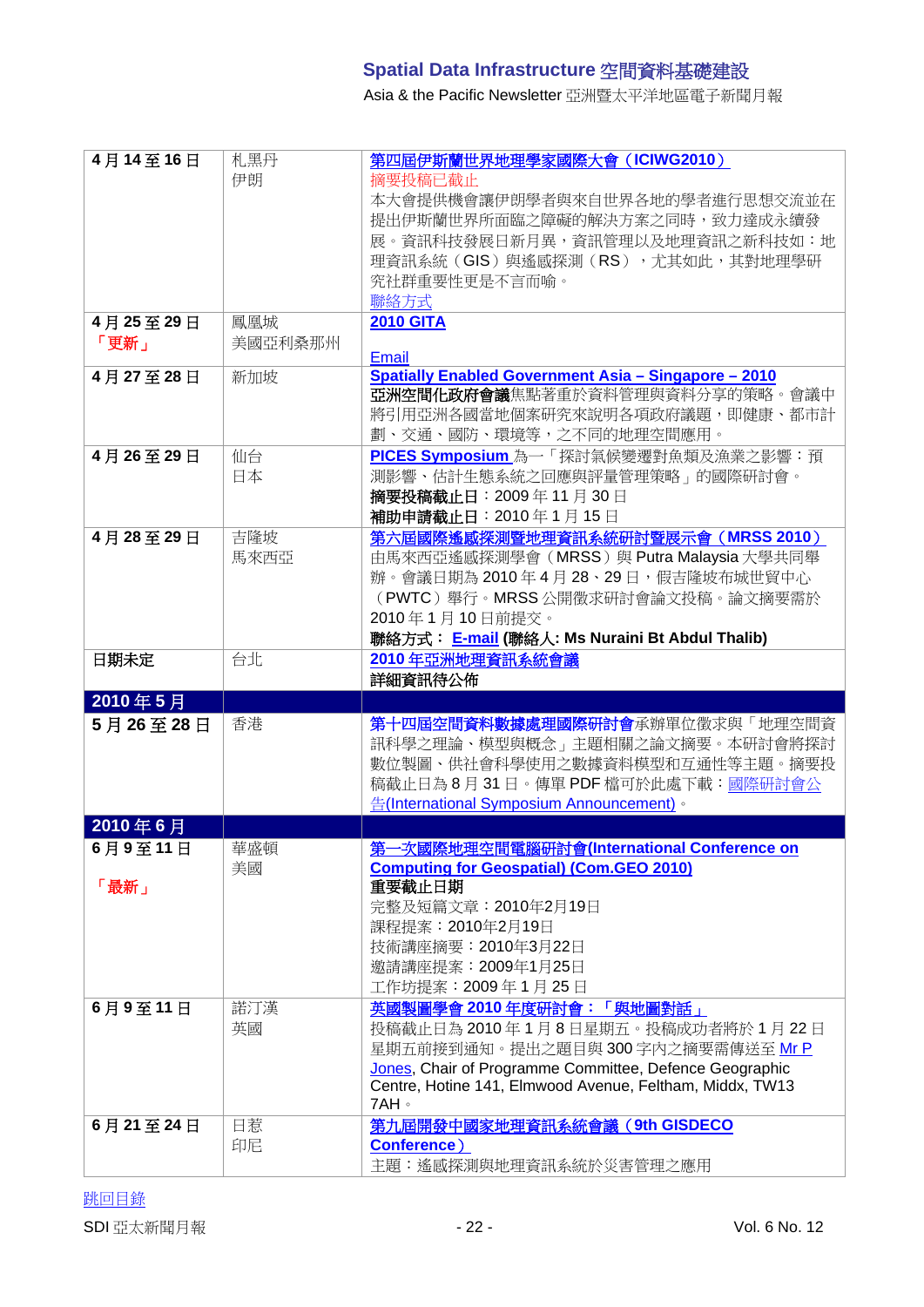Asia & the Pacific Newsletter 亞洲暨太平洋地區電子新聞月報

| 2010年7月<br>7月5-7日     | 維也納  | 摘要投稿截止日: 2010年1月15日<br>會議宗旨為鼓勵地理空間資訊在災害及風險管理上之運用,以及作為<br>空間計畫與區域發展的基礎。<br>聯絡人: Dr. Richard Sliuzas, ITC<br>其他行政事務請聯絡: Dr. Projo Danoedoro, PUSPICS Faculty of<br>Geography, Gadjah Mada University,<br>國際攝影測量與遙感學會一百年:徵求論文<br>國際攝影測量與遙感學會(ISPRS)研討會(2010年7月5-7日於維<br>也納)承辦單位現正徵求主題「國際攝影測量與遙感學會一百年推進    |
|-----------------------|------|--------------------------------------------------------------------------------------------------------------------------------------------------------------------------------------------------------------------------------------------------------------------------------------------------------|
| 7月6至9日                | 薩爾斯堡 | 遙感探測科技﹐相關論文。特別徵求深度分析探討遙感探測主要研究<br>領域的論文。完整論文報告截止日期為 2009 年 11 月 28 日,摘要截<br>止日期為 2010年2月28日。<br>GI Forum 2010                                                                                                                                                                                          |
|                       | 奧地利  | 2010 地理資訊論壇承辦單位徵求研討會論文投稿,會議將於 7 月 6-<br>9 日舉行。會議主題為空間評估與脆弱性分析。工作坊將於會議前一<br>日,即7月6日舉行。<br>email<br>重要日期<br>供發表於會議論文集及口頭發表之完整論文: 2010年2月1日<br>討論時間用之延伸摘要: 2月1日<br>海報發表用之延伸摘要:6月7日<br>工作坊發表:2月19日<br>報名日期<br>提早報名:至 2010年5月28日止<br>線上報名:至6月25日止<br>現場報名於7月6日起<br>地理資訊論壇通行證可供AGIT Symposium以及AGIT Expo入場用。 |
| 7月12至16日              | 聖地牙哥 | 第三十屆 ESRI 用戶年度會議<br>徵求論文與發表<br>摘要截止日延長至11月6日<br>ESRI 邀請用戶藉由在 2010年 ESRI 國際用戶會議上分享他們使用地<br>理資訊系統的經驗,來述說他們的地理資訊系統故事。                                                                                                                                                                                     |
| 2010年9月<br>9月1至3日     | 巴黎   | <b>PCV2010</b><br>PCV2010 將於明年舉行。這是一項由國際攝影測量與遙感學會                                                                                                                                                                                                                                                      |
|                       |      | (ISPRS)選定之會議, 討論範圍涵蓋電腦視覺與影像分析用於處理<br>地理資料數據的所有層面。PCV 著重從衛星、航空器或從巷道層級<br>採集系統得到的影像處理以及三維點雲資料。<br>重要日期:<br>2010年3月1日:同儕評閱論文截止日<br>2010年4月1日:非同儕評閱論文摘要截止日<br>8月31日為教材日。會議日期為2010年9月1至3日<br>網站                                                                                                             |
| 2010年10月<br>10月18至22日 | 新加坡  | 第十二屆全球空間資料基礎建設協會世界會議 (GSDI 12 World                                                                                                                                                                                                                                                                    |
|                       |      | Conference) -實現空間化社會<br>與第十六屆亞太地區地理信息係統基礎設施常設委員會年度會議聯合<br>舉辦。                                                                                                                                                                                                                                          |

[跳回目錄](#page-0-0) SDI 亞太新聞月報 - 23 - Vol. 6 No. 12 **[Back to contents](#page-0-0)**